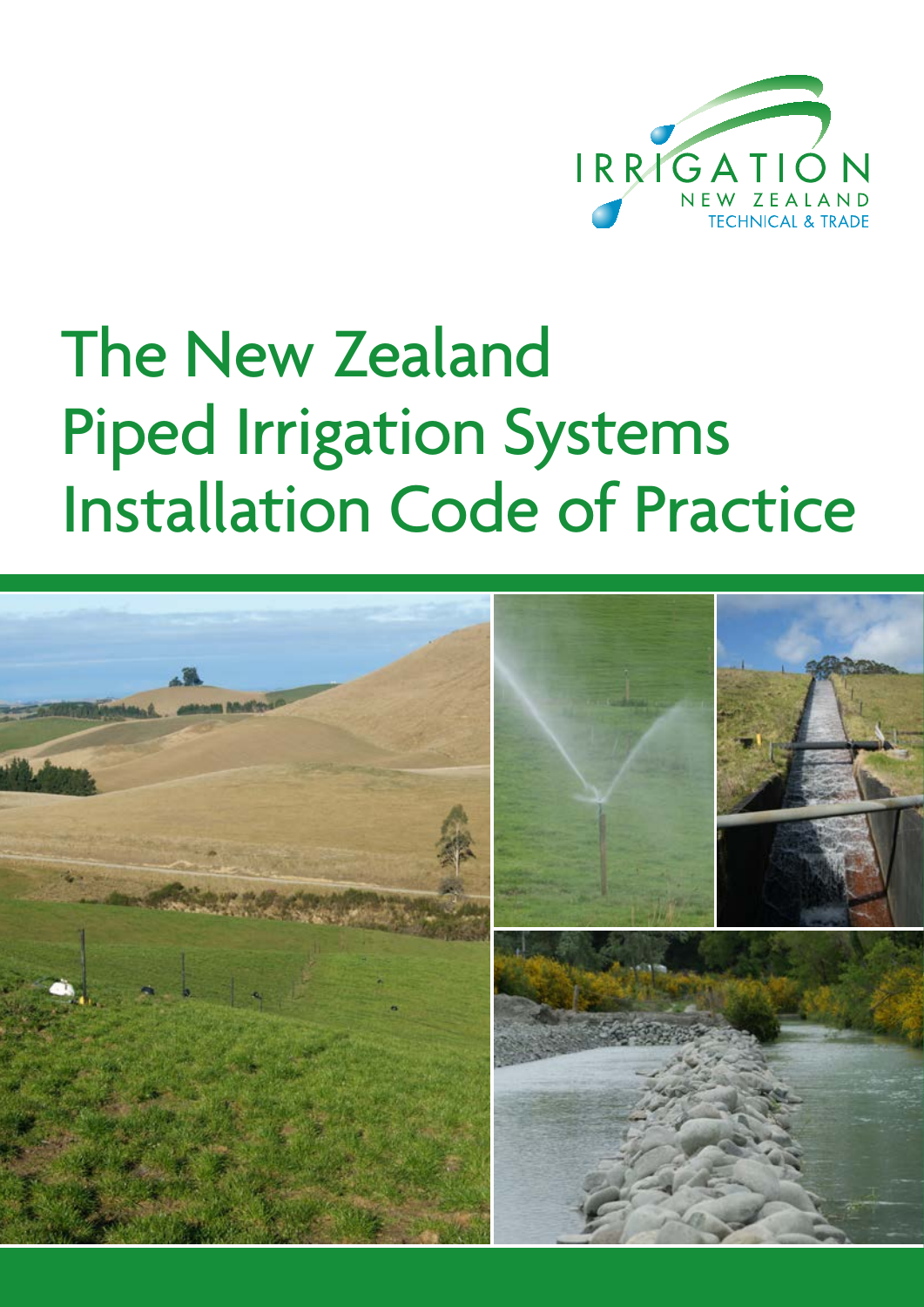

## **Contents**

| Date of Issue: October 2012                                | Introduction                            |                   |
|------------------------------------------------------------|-----------------------------------------|-------------------|
| Address for comments:<br><b>Piped Irrigation Systems</b>   | Purpose                                 |                   |
|                                                            | Audience                                |                   |
| Installation Code of Practice<br>Irrigation New Zealand    | Background                              |                   |
| 6 Sonter Road                                              | Legal status                            |                   |
| Wigram<br>Christchurch                                     | What is not in this document            |                   |
| www.irrigationnz.co.nz<br>ISBN No. 978-0-473-25348-6       | <b>Installation Code of Practice</b>    | $\overline{2}$    |
| © Irrigation New Zealand 2013                              | Introduction                            | $\overline{2}$    |
| NOTE: This Code is paired                                  | Contracting<br>2                        | 2                 |
| with The New Zealand Piped                                 | Pipelines<br>3                          | 3                 |
| Irrigation Systems Design Code<br>of Practice.             | Pumping stations<br>4                   | 8                 |
|                                                            | 5<br>Electrical components              | 11                |
|                                                            | Irrigation application systems<br>6     | $12 \overline{ }$ |
| <b>Ministry for Primary Industries</b><br>Manatū Ahu Matua | 7<br>Accessory components               | 14                |
|                                                            | 8<br>Commissioning                      | 16                |
| Supported by Sustainable Farming Fund                      | References                              | 19                |
|                                                            | Definitions                             | 19                |
|                                                            | Appendix: Summary of relevant standards | 20                |
|                                                            | Other relevant guidance documents       | 22                |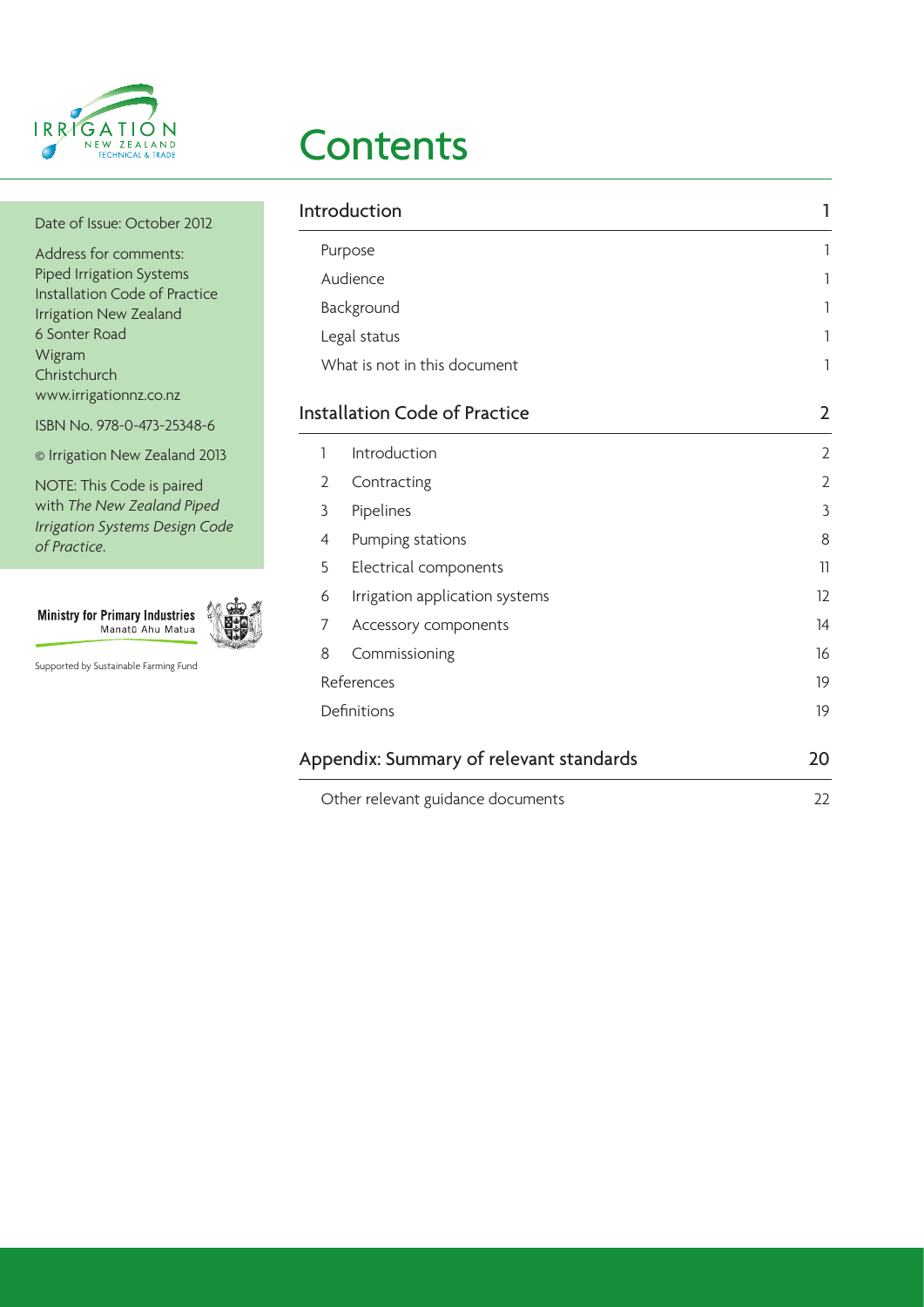## Introduction

### Purpose

The purpose of this Code of Practice is to provide a standard practice guide for installers of piped irrigation system components. This includes the entire installation process from preparation of a contract through to commissioning of the final system. It lists the matters that must be taken into consideration throughout the installation process. It points to existing industry standards, where appropriate.

It is expected that installers will follow the general guidelines presented here, but many will have their own specific procedures. This document should be used primarily to ensure that all of the main aspects have been considered. It may also serve as a reference for locating appropriate existing standards.

### Audience

This document is intended for anyone involved in the installation of piped irrigation system components. This may include the purchaser, design engineers, equipment suppliers, specialist contractors, and regulators.

Because of the diverse range of skills necessary to successfully install a modern irrigation system, it is not expected that any one person or organisation will necessarily see the process through from start to finish. It is expected that different people, with different skills, will be involved at various stages.

### Background

IrrigationNZ has observed many cases of substandard installation practices leading to inadequate irrigation performance. Even well-designed and operated systems will not achieve expected performance standards unless they are installed correctly.

There are few good resources (and even fewer comprehensive resources written specifically for New Zealand) about how to install irrigation systems that allow irrigation managers to meet their goals. This document aims to pull together key information from available resources, and present a concise summary of what to do and where to go to find information.

### Legal status

This document does not carry any legal status. It recognises the need for installers to interpret the guidelines according to individual requirements, provided any decisions comply with all:

- Design documents
- Manufacturers' instructions
- Legal requirements
- Other industry standards, and
- The principles of preserving natural resources

Users of this document are advised there are a number of existing standards that may be applicable for the installation of irrigation equipment. This document contains lists of standards, however, the authors cannot guarantee these are exhaustive lists or whether any specific standard is relevant to irrigation system installation. Users of this document need to be aware that some standards carry greater weight (legally) than this document, and should therefore check the contents of relevant standards if they are unsure. IrrigationNZ's intention is to produce an industry guide to all relevant standards (separate to this document) to help with this scenario.

### What is not in this document

This document provides general guidelines and references to existing standards relating to the installation of piped spray irrigation systems. It does not cover:

- The design of irrigation systems
- Installation of other types of irrigation systems (e.g. flood irrigation)
- Installation of storages, water races, or other surface water structures
- • Instructions for the installation of every individual component
- Detailed testing procedures
- Detailed legal requirements

This document provides sufficient detail for installers working within their current area of irrigation expertise.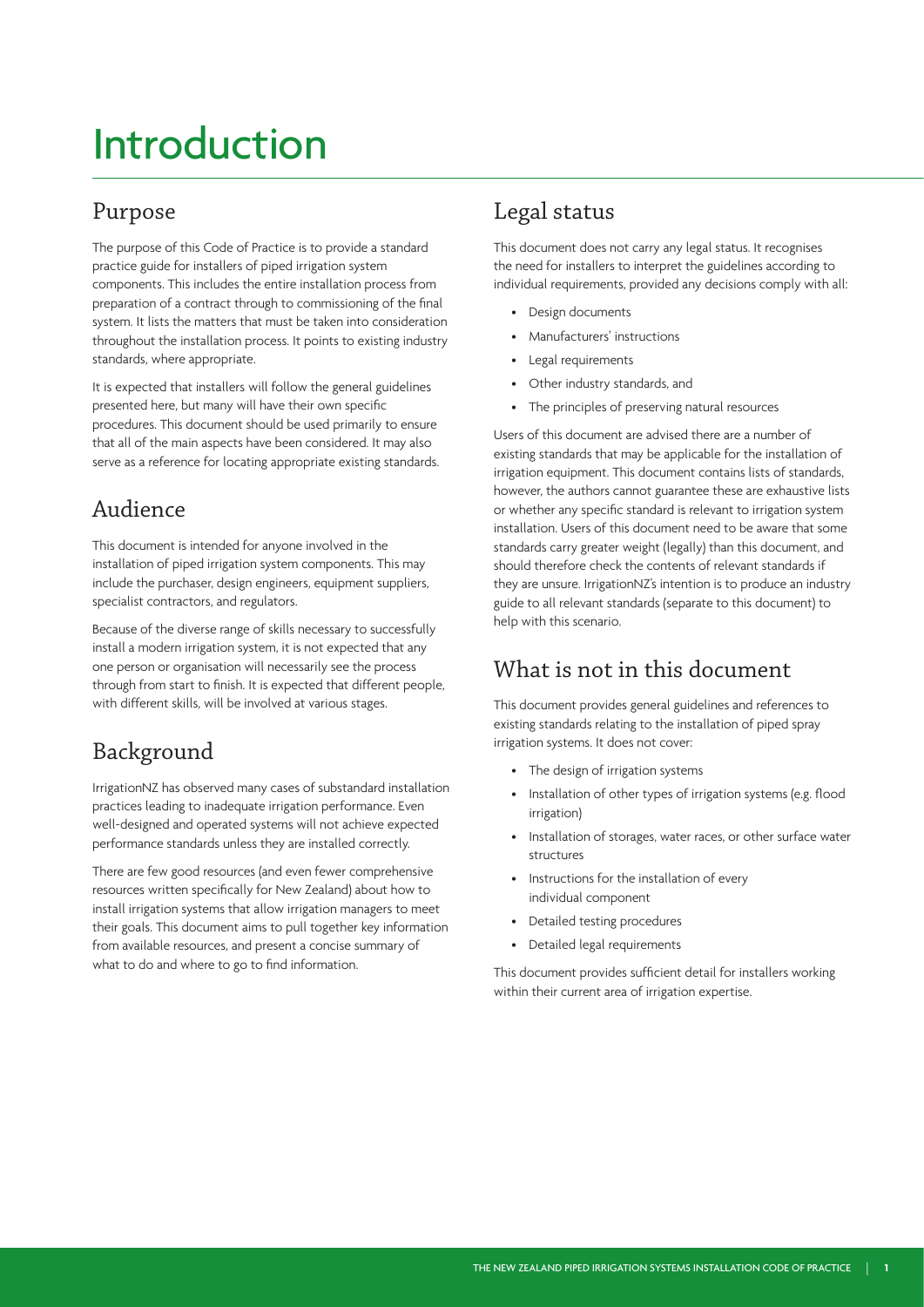## Installation Code of Practice

### 1 Introduction

A properly installed irrigation system will:

- Allow the design to work to its full potential
- • Be completed on time
- • Be tested prior to handover
- • Be supplied with operating and maintenance instructions
- Have a working lifespan appropriate for each component used

The installation of spray irrigation systems involves close cooperation between the purchaser, designer, and the installer(s). In many instances, the installer and designer may be the same entity.

The system must be installed in accordance with the design specifications prepared by the designer, and agreed by the purchaser. Where something is not explicitly specified by the design, the installer must:

- Use their professional judgement, but only within their area of expertise, or
- • Consult the designer

If any deviation from the design specification becomes necessary, the purchaser must be notified. The system designer and the purchaser must both accept any variation to the original specification prior to installation.

Existing standards relevant to the installation of irrigation system components are listed in Tables 1–7 and are summarised in Appendix A.

### 2 Contracting

It is in the best interest of all parties to ensure that an appropriate contract is prepared. It is also advisable that the contract is signed by all parties prior to commencement of works.

Prior to preparing a contract, it should be determined who is going to be responsible for each aspect of the installation. This process should include the purchaser, designer, contractors, and engineers (if appointed). In some instances, one or more of these roles may be carried out by the same party.

Irrigation New Zealand has a standard contract template for irrigation installations. For further reference see the New Zealand standard, NZS 3910 – *Conditions of contract for building and civil engineering construction*, for guidance on preparing a contract.

### **2.1 RESPONSIBILITIES OF THE DESIGNER**

The contract should explicitly state all of the items that the designer is responsible for throughout the installation process. The irrigation system designer must provide all necessary information to the installer(s). This will include drawings, plans, or specifications that the installer(s) require to correctly install the system. This responsibility may extend beyond the initial design specification (i.e. where unforeseen problems arise during the installation process).

The installer(s) is often contracted to, or employed by the designer. In this case, the designer must:

- Ensure that the installer(s) has the necessary relevant skills prior to starting work
- Monitor the progress of the installation to ensure that the design specifications are being met
- Oversee the commissioning of the system, as outlined in section 8

### **2.2 RESPONSIBILITIES OF THE PURCHASER**

The purchaser must supply all relevant farm information to the installer(s). Much of this information will have been previously supplied to the designer, and should therefore be readily available for the installer(s). Relevant farm information includes the following:

• A farm plan

This should show all property boundaries, existing fencing, existing structures, and other relevant infrastructure, particularly buried utilities.

• Relevant resource consent conditions

This will ensure that all parties are aware of the purchaser's legal requirements. This will allow the installer(s) to ensure that the installed system meets those requirements.

• Summary of farm operations

Describe how normal farm operation may affect the installation.

• Anything else

Any other site specific information that the installer requests or the purchaser feels is necessary to provide.

Sometimes, the purchaser may obtain a design from a designer, and decide to contract their own installer(s). In this case, the purchaser is responsible for:

- Ensuring that the installer(s) have the necessary relevant skills prior to starting work
- • Monitoring the progress of the installation to ensure that the design specifications are being met. It is recommended that the purchaser employ the designer or another qualified third-party to help with this
- Overseeing the commissioning of the system, as outlined in section 8

It is recommended that the purchaser employ the designer or another qualified third-party to assist with these responsibilities.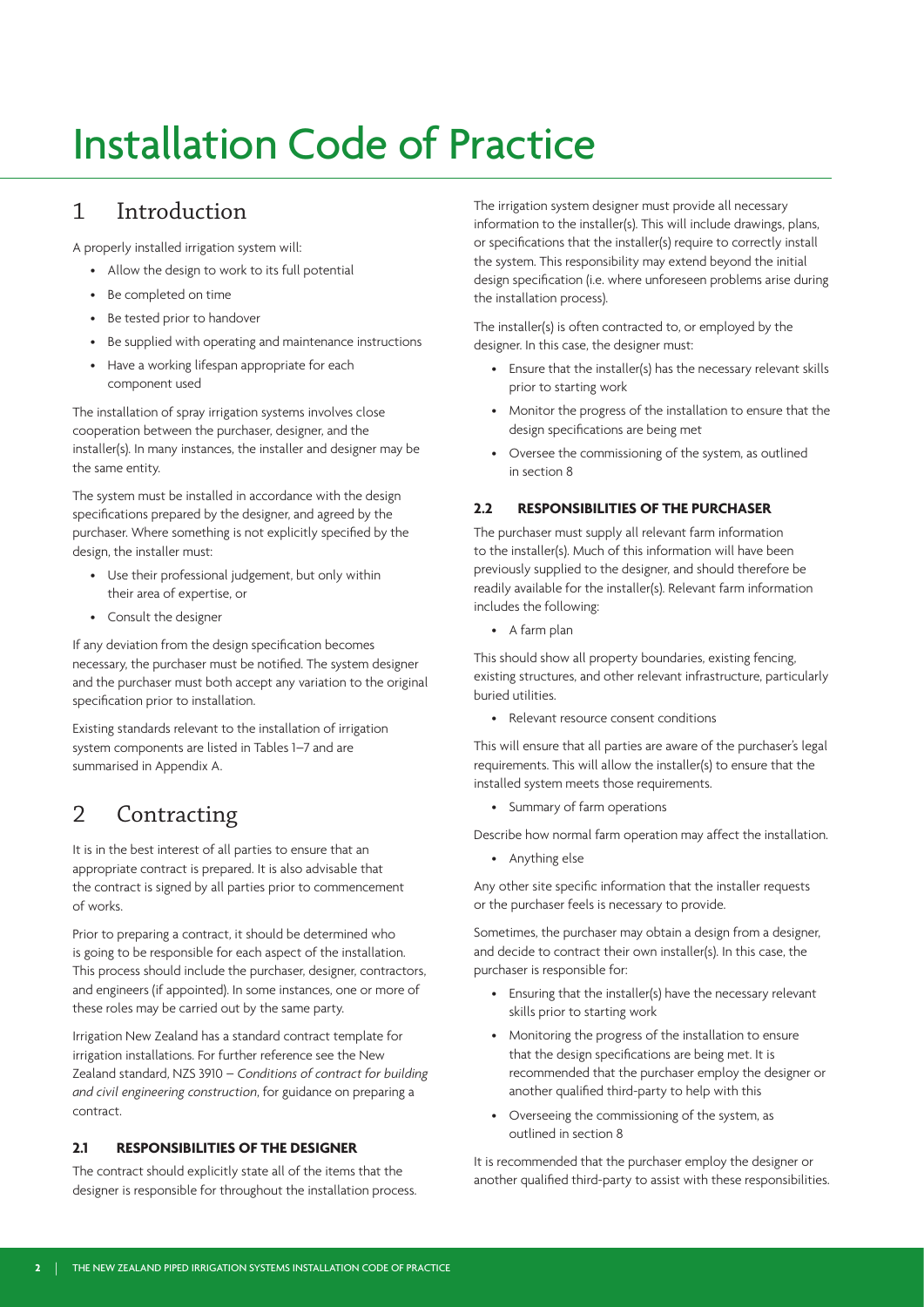### **2.3 RESPONSIBILITIES OF THE INSTALLER(S)**

The contract should explicitly state the things each installer is responsible for throughout the installation process.

Installers must conduct all work in accordance with the system specifications prepared by the designer, and agreed by the purchaser. Where something is not explicitly specified by the design, the installer must:

- Use their professional judgement, but only within their area of expertise, or
- • Consult the designer

Installers must adhere to all relevant industry standards.

Installers must provide all required information to assist with the commissioning process (see Section 8) and with the preparation of the:

- • Commission report
- As-built plans, and
- Operation and maintenance manuals

### **2.4 WHAT GOES IN THE CONTRACT**

All contracts for installation of piped irrigation systems should contain or refer to specific documents that contain:

- • The scope of the contract
- • A detailed description of the work to be completed
- • Start and end dates of major milestones
- • Conditions for time extensions
- • A list of materials to be supplied
- • A description of the methods to be used (e.g. refer to existing standards)
- • Costs, including labour and materials
- • Payment schedules (including any retentions or bonds)
- • A clear definition of who each party is and their responsibilities
- • Description of insurance cover
- Potential or common variations, and the process that will be followed
- • A description of the commissioning process
- • Guarantees and warranties
- • Any specific exclusions
- **Exclusions from liability**
- Finally the contract should be signed by all parties

### **2.5 WARRANTIES**

Warranties should include a description of:

- What the warranty is for the workmanship. the componentary or both
- • Which system components are covered
- The types of things they are covered for
- Who is responsible for repairs and or replacement, and
- • When the warranty begins and ends

A good system warranty will not begin until after the system has been commissioned, and has been proven to be working correctly. Warranties on items repaired or replaced should restart from the time repairs are completed.

### **2.6 STANDARDS RELEVANT TO CONTRACTING**

Refer to the New Zealand standards, NZS 3910 – *Conditions of contract for building and civil engineering construction*, or NZS 3915 – *Conditions of contract for building and civil engineering construction (where no person is appointed to act as Engineer to the contract)* as a starting point for preparing a contract for the installation or upgrade of a piped irrigation system.

### 3 Pipelines

A properly installed irrigation pipeline will:

- • Carry water from its source to its intended destination
- Be free of leaks over the full range of the pipe's pressure rating
- Be free of foreign objects
- Minimise unwanted friction losses, and
- Have a working life appropriate to the site conditions and to the pipe material used

The installation process, including transportation, storage, trenching, laying, joining, and backfilling, will affect the performance of a pipeline. Because each site/design combination will be different, only general guidelines are provided here. Section 3.8 provides lists of pre-existing standards that will apply more specifically to pipe installations.

All pipeline materials must meet or exceed the specification set out by the designer. This must include specifications for pipe diameter, pressure rating, and friction loss characteristics (i.e. pipe roughness).

### **3.1 TRANSPORTATION & UNLOADING**

Pipes and fittings must be transported and handled with care at all times. This should include transportation of pipes to the site, as well as transportation within the site. This will help maximise the working life of pipes, and minimise the likelihood of pipe failure (i.e. leaks).

A safety plan should be established for loading and unloading pipes, especially large bore. This is important as there have been a number of serious accidents in New Zealand where workers have been crushed by pipes, particularly whilst unloading.

The responsibility for transporting irrigation pipelines is often shared amongst several parties. Often, this includes the pipe manufacturer, a third-party transportation company, the Purchaser, and/or the Installer. It may be helpful to spell out these responsibilities in the installation contract, particularly when considering the timing of the handover of responsibility between parties.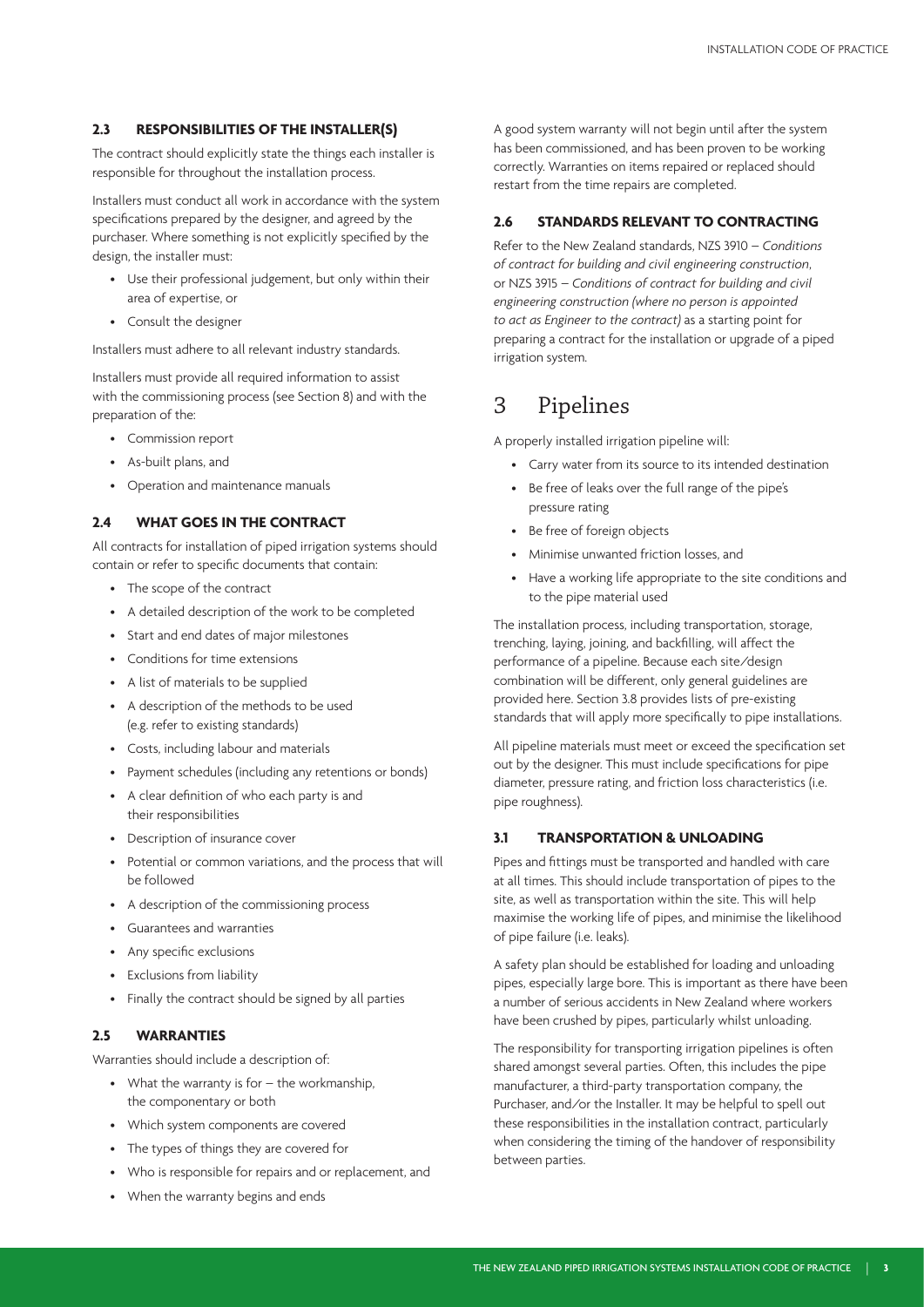When transporting pipe, support it in a secure manner to prevent damage or excessive distortion. This may be achieved by observing the following:

- • Use specially built trailers to transport pipes
- Use appropriate straps or padded chains for lifting pipes that cannot be man-handled
- • Use proper supports when stacking pipes for transport
	- Use horizontal supports at 1.5 m spacing
	- Use vertical supports at 3 m spacing for rectangular stacks
- • Where pipes are in coils, place slings evenly around the entire coil. Transport with the coils evenly stacked on top of each other

Take special care when handling plastic pipes at temperatures near or below freezing. The impact resistance of these materials may be reduced at lower temperatures, and they may crack more easily.

Thoroughly check and inspect all pipeline components (e.g. pipes, fittings) upon delivery and immediately prior to installation (the contract should state who is responsible for this). This will ensure that the right components have been delivered and no damage has occurred. Do not install any pipes or components that are not consistent with the design or that have been damaged.

### **3.2 STORAGE**

Proper storage will maximise the working life of the pipe, and minimise the likelihood of pipe failure (i.e. leaks). Refer to the pipe manufacture for material-specific storage instructions.

Store pipes and fittings under cover, where possible. Some materials, such as rubber, should not be stored in direct sunlight. If pipes are stored in the open, make sure one end of the pipe is slightly higher than the other so excess water can drain away.

Keep rubber rings clean and away from contaminants like petroleum products, which can degrade the rubber.

Choose an appropriate storage site to reduce double handling.

Use support blocks to stop movement or rolling of pipes due to disturbance or uneven ground.

For long-term storage (longer than 6 months), consideration must be given to distortion of some types of pipe material. Use base supports to prevent bowing. Use side supports for pipes likely to elongate or go out of round.

### **3.3 TRENCHING**

Dig trenches to a sufficient depth to provide a minimum cover of 600 mm to the top of the pipe. In an agricultural setting, this minimum cover generally allows for normal farm operations (e.g. cultivation) to proceed without worry of disrupting the pipe. However, site specific requirements must always be taken into consideration. This may require a greater minimum cover in some cases.

Because of the relatively shallow depth of excavation (generally less than 1m), no special trench support or battering is necessary in most cases. Refer to New Zealand Department of Labour's Approved Code of Practice for Safety in Excavation and Shafts for Foundations (OSH, 1995) for more information about trench supports and batters if excavations are deeper than 1 m.

Dig trenches to an appropriate width that will allow for the pipes to be properly backfilled. This will depend on the type of pipe being used – the pipe manufacturer can provide guidance. Extra trench width may be necessary at joints and fittings (see Section 3.4, "Laying").

Dig trenches as straight as possible, and ensure an even gradient on the floor of the trench. As a guide, a pipeline trench should not have deviations exceeding 3° in any direction. This will help to minimise bending of the pipe during installation, and will reduce the likelihood of pipe failure.

Keep open trenches free of water to maintain the stability of the surrounding soil, to provide suitable working conditions, and to prevent pipes from floating until the pipeline has been installed and backfilled.

Avoid trenching when the ground is wet. Operating machinery on wet ground can damage paddocks. Avoiding wet conditions is not always possible, but reasonable measures to minimise negative impacts should be observed.

After excavation, inspect the trench floor for stones, rocky outcrops, or soft areas. The base of the trench should be as flat as possible with any hard or sharp objects (e.g. stones, sticks) removed. Over-excavate and back-fill soft areas. Compact backfill beneath the pipe prior to laying the pipe.

Special requirements may apply if more than one pipeline is to be installed in the same trench. Refer to Section 3.8 for further guidance.

### **3.4 LAYING**

All pipe should be laid in such a way as to minimise bending, twisting, and the risk of leaks. When laying pipe, provide appropriate bedding material (either native material if suitable, or imported if not suitable) and support along the length of the pipe. This will help to maximise the operating life of the pipe and will minimise the risk of leaks.

Pipe laying instructions will be material and/or manufacturer specific. Always use the manufacturer's specific guidelines as the default standard when laying irrigation pipe. The Purchaser and the Designer must be notified if the manufacturer's instructions are not to be followed (e.g. if relaxed bedding or backfill requirements are to be used to reduce cost), and the potential consequences of this must be explained to the Purchaser.

Thoroughly check and inspect all pipeline components (e.g. pipes, fittings) upon delivery and immediately prior to installation (the contract should state who is responsible for this). This will ensure that the right components have been delivered and no damage has occurred. Do not install any pipes or components that are not consistent with the design or that have been damaged.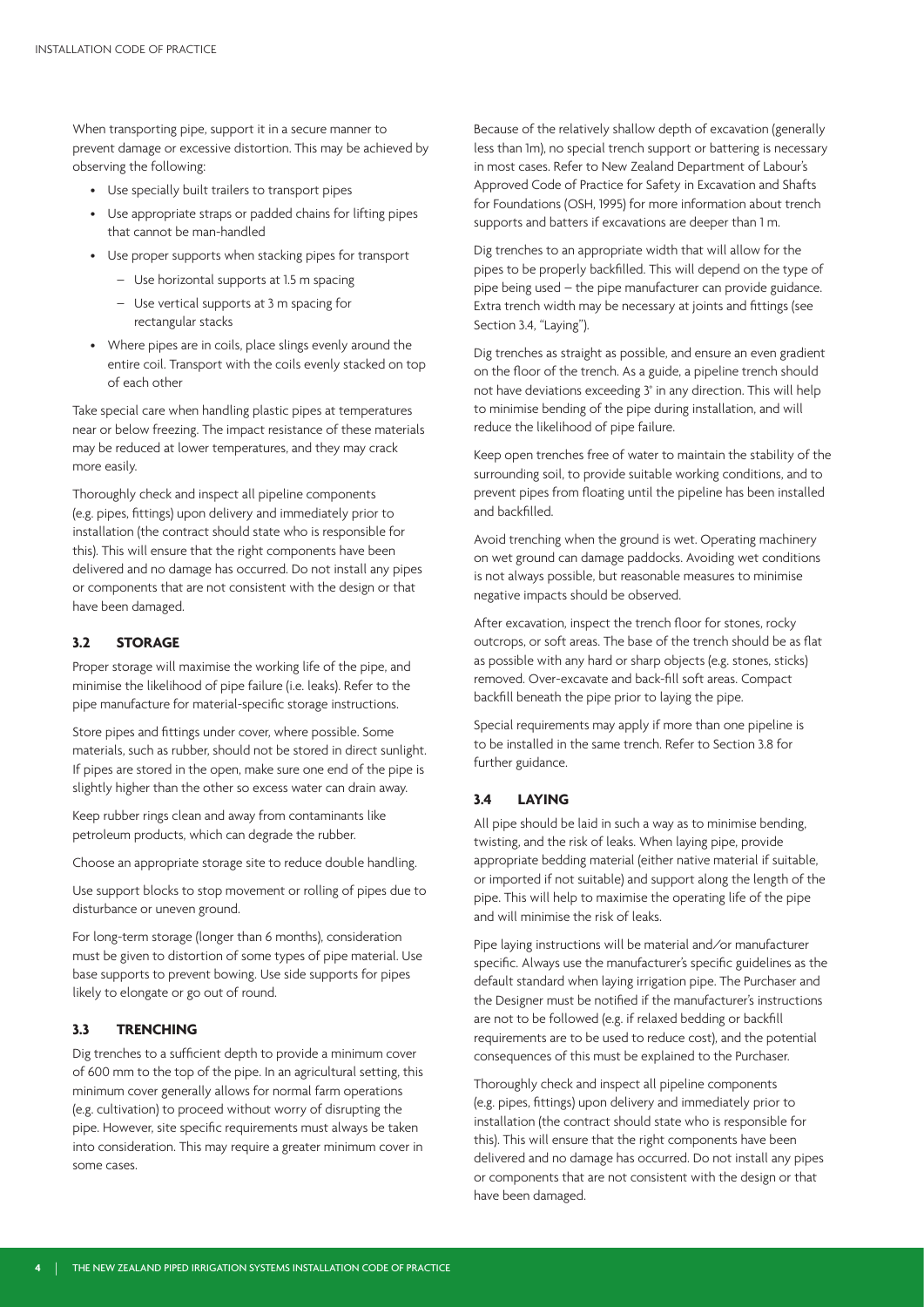All pipes should be laid so that they are supported continuously along the barrel.

Avoid excessive bending. As a general guide, a pipe should not be bent more than 3˚ in any direction. Refer to the manufacturer's instructions for further details.

Lay all pipe manufacturing codes and class markings facing upwards.

Excavate pockets in the bedding or trench base to accommodate sockets or projections from fittings. Backfill pockets beneath fittings to ensure good support for the fitting.

Construct thrust blocks at any point on the mainline system where flow direction changes by more than 11 degrees. This is typically at each bend, valve, tee, reducer, dead end cap, and blank flange. Refer to Section 3.6 for more detailed guidance regarding thrust blocks.

Special requirements may apply if more than one pipeline is to be installed in the same trench. Refer to Section 3.8 for further guidance.

Excavated material may be used to bed the pipe provided that all of the following conditions are met:

- Imported bedding material is not specified in the design
- The pipe is within a farm boundary and not in an area of high vehicle traffic
- • Excavated soil is friable and contains:
	- Less than 10% stones (≥ 20mm diameter), by volume
	- Less than 10% clay clods (≥ 75mm diameter), by volume
	- No large stones (≥ 100mm diameter), and
	- No organic material
- The base of the trench is dry
- The trench is in ground with a slope of  $\leq 25^\circ$

In all other situations, it is necessary to import bedding material, or to modify the excavated material so that it meets these criteria. For example, large stones may be screened out.

If imported material is used, ensure that it meets the requirements listed above.

Photograph unusual features (e.g. complicated junctions) after pipe laying and prior to backfilling. This will provide a visual record of what was installed, and will make future maintenance, repairs, or upgrades easier.

### **3.5 JOINING**

Pipe joining methods will be material and/or manufacturer specific. Always follow the pipe manufacturer's directions for joining pipe. This will ensure that a proper seal is achieved and that the strength and integrity of the pipeline as a whole is maintained.

Use fittings (e.g. couplings, reducers, bends, or tees) made of material that is recommended for use with the pipe.

Use solvents suitable for temperatures likely to occur at the location of the installation.

Observe any "witness marks" when joining pipe with fittings.

Observe all manufacturers' recommended curing times for pipe joints and thrust blocks prior to moving, backfilling, or pressurising the pipe.

### **3.6 THRUST BLOCKS**

Construct thrust blocks at each bend, valve, tee, reducer, dead end cap, and blank flange greater than 90 mm in diameter. This will ensure that these joints are properly supported and protected from damage over time. Typical thrust block configurations are given in AS/NZS 2566.2 Figure 5.9.

Unless otherwise specified:

- • Construct thrust blocks using concrete, and
- Size all thrust blocks to resist the pipe's rated pressure, not the design operating pressure

Always take into consideration the load bearing capability of the surrounding soil.

Most pipe suppliers provide design guidance for sizing thrust blocks. Where this is inadequate, use Table 1, Table 2 and Equation 1.

### Table 1: Approximate thrust on fittings

(for each 10 m or 1 bar of water pressure).

| <b>Nominal Pipe</b><br><b>Diameter</b><br>(mm) | Tee or<br>end cap<br>(kN) | $90^\circ$<br>bend<br>(kN) | $45^\circ$<br>bend<br>(kN) | $22\frac{1}{2}$<br>bend<br>(kN) | $11\frac{1}{4}$ °<br>bend<br>(kN) |
|------------------------------------------------|---------------------------|----------------------------|----------------------------|---------------------------------|-----------------------------------|
| 50                                             | 0.28                      | 0.40                       | 0.22                       | 0.11                            | 0.06                              |
| 80                                             | 0.61                      | 0.87                       | 0.47                       | 0.24                            | 0.12                              |
| 100                                            | 1.15                      | 1.62                       | 0.88                       | 0.45                            | 0.22                              |
| 150                                            | 2.41                      | 3.41                       | 1.85                       | 0.94                            | 0.47                              |
| 200                                            | 4.14                      | 5.86                       | 3.18                       | 1.61                            | 0.81                              |
| 225                                            | 5.17                      | 7.31                       | 3.96                       | 2.01                            | 1.01                              |
| 250                                            | 6.30                      | 8.91                       | 4.83                       | 2.45                            | 1.23                              |
| 300                                            | 9.16                      | 13.0                       | 7.02                       | 3.57                            | 1.79                              |
| 375                                            | 14.0                      | 19.8                       | 10.7                       | 5.44                            | 2.72                              |
| 450                                            | 19.8                      | 28.0                       | 15.2                       | 7.71                            | 3.86                              |

### Table 2: Approximate safe bearing loads for different soil textures

| Material                           | Safe bearing load (kPa) |  |
|------------------------------------|-------------------------|--|
| Peat, running sand, much, ash, etc | O                       |  |
| Soft clay                          | 50                      |  |
| Medium clay                        |                         |  |
| Sandy loam                         | 100                     |  |
| Sand and gravel                    |                         |  |
| Hard clay                          | 150                     |  |
| Sand and gravel cemented with:     |                         |  |
| Clay<br>$\bullet$                  | 200                     |  |
| Rock<br>$\bullet$                  | 240                     |  |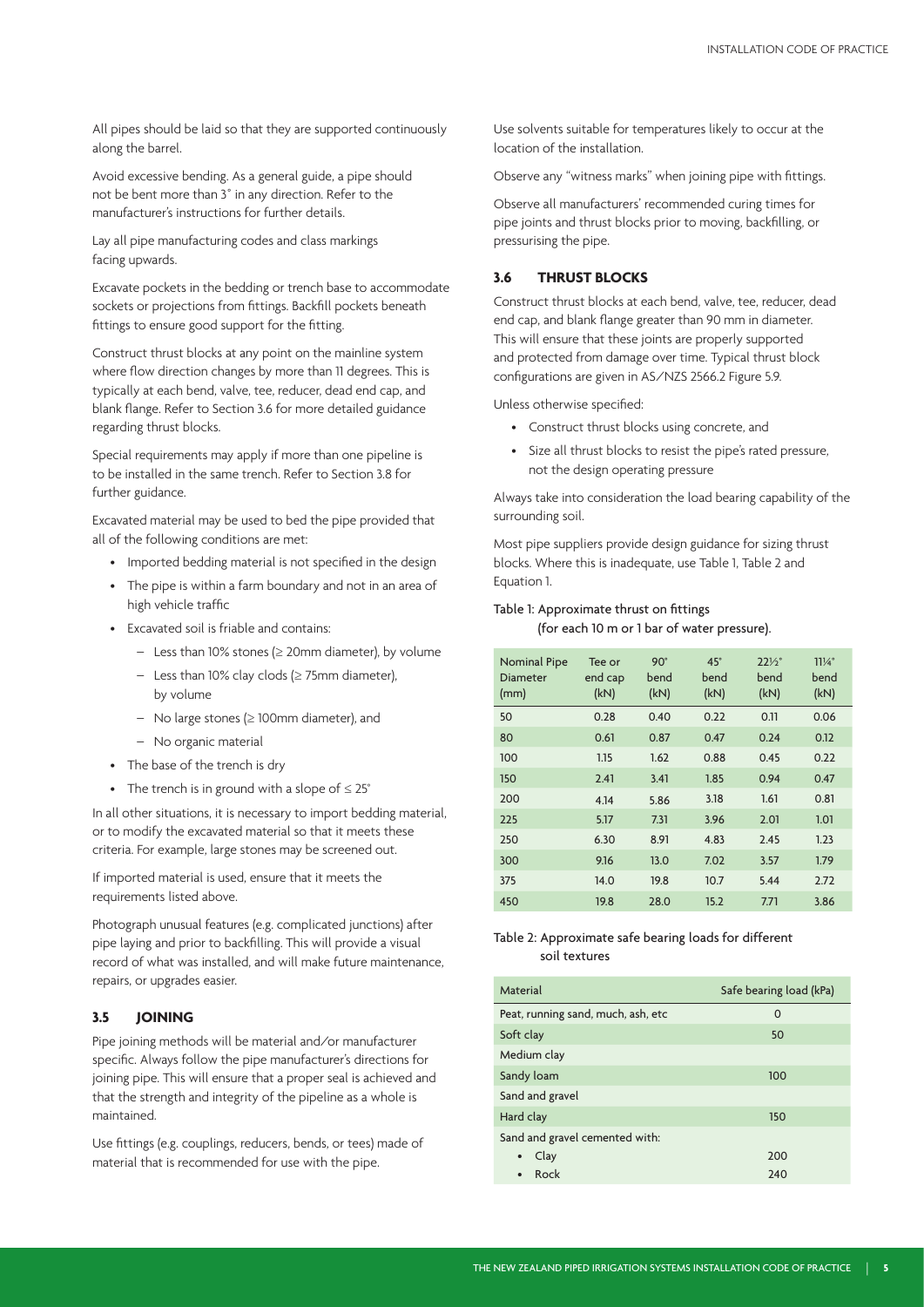The following equation may be used for sizing thrust blocks:

$$
A_b = T_1 \times P_r \div q_b \tag{1}
$$

Where:

 $A_b$  is the acceptable bearing load area (m<sup>2</sup>)

*T1* is the fitting thrust per 1 bar pressure (kN, from Table 1)

*P<sub>r</sub>* is the pressure rating of the pipe (Bar)

*qb* is the safe bearing load of the soil (kPa, from Table 2)

#### Example

For a 200 mm, 9 bar rated, 90° bend installed in a sandy loam soil:

*T1* = 5.86 kN (from Table 1)

*Pr* = 9 bar

*qb* = 100 kPa (from Table 2)

Using Equation 1:

$$
A_b = T_1 \times P_r \div q_b
$$

*Ab* = (5.86 kN) × (9 bar) ÷ (100 kPa)

$$
A_b = 0.5 \text{ m}^2
$$

This means that a thrust block with a bearing area of at least  $\frac{1}{2}$  m<sup>2</sup> is required. A block with two 75 cm sides (0.75 x 0.75 m) would result in an area of 0.56  $m<sup>2</sup>$  in contact with the soil, and would therefore be large enough.

Do not concrete directly over pipes and fittings. At a minimum, cover the pipe or fitting with plastic sheeting or a thin membrane such as bituminised paper prior to pouring concrete. This will allow the concrete to be removed at a later date without damaging the pipe.

Ensure that bolts and flanges are freely accessible to allow fittings to be removed without interfering with thrust blocks.

Ensure that all recommended curing times for thrust blocks are observed prior to moving, backfilling, or pressurising the pipe.

### **3.7 BACKFILLING**

Proper backfilling is important to protect the pipeline, hold it in place and in the case of some pipe materials (flexible plastic pipes) to give it strength (transfer the loads created by pressure to the surrounding ground. Properly graded backfill helps prevent puncture from stones, minimises the risk of pipe failure (i.e. leaks), and maximises the working life of the pipeline.

Photograph any unusual features (e.g. complicated junctions) after pipe laying and prior to backfilling. This will provide a visual record of what was installed, and will make future maintenance, repairs, or upgrades easier.

Backfill requirements for a particular pipe will be material and/or manufacturer specific. Use the manufacturer's specific guidelines regarding backfill, where possible.

Unless otherwise specified, ensure that all pipes achieve a minimum cover of 600 mm to the top of the pipe. In an agricultural setting, this minimum cover generally allows for normal farm operations (e.g. cultivation) to proceed without worry of disrupting the pipe. However, site specific requirements must always be taken into consideration. This may require a greater minimum cover in some cases.

Unless otherwise specified in the design or by the manufacturer, do not exceed 1.5 m of cover.

Mechanical compaction is not a requirement in all cases. If compaction is used, ensure the top of the pipeline is covered with at least 300 mm of backfill prior to using any mechanical compaction equipment.

Any backfill material that will be in contact with the pipe (i.e. within 200 mm) must be free of stones that can harm the pipe over time. This may mean that excavated material needs to be screened prior to placement on the pipe, or that imported backfill is required. Backfill material that is not in contact with the pipe (i.e. > 200 mm away from the pipe) may contain stones.

As a guide, excavated material may be used to backfill directly onto the pipeline, provided that all of the following conditions are met:

- Imported backfill material is not specified in the design
- The pipe is within a farm boundary and not in an area of high vehicle traffic
- • Excavated soil is friable and contains:
	- Less than 10% stones (≥ 20mm diameter), by volume
	- Less than 10% clay clods (≥ 75mm diameter), by volume
	- No large stones (≥ 100mm diameter), and
	- No organic material
- The pipeline is being installed in ground with a slope  $of < 25^\circ$

In all other situations, screen the material or import backfill if it will be in direct contact with the pipe (i.e. within 200 mm).

Ensure that all imported material meets the requirements listed above.

Backfilling the trench as the pipe is laid will help support the pipe in the middle of the trench. It will also help prevent unnecessary bending and/or twisting of the pipe and will reduce the safety hazard of open trenches.

However, thermal expansion/contraction of the pipe must also be considered for some materials. Where it is an issue, avoid backfilling during the day when the pipe is hot. As a hot pipe cools, it can shrink. If this pipe has already been backfilled, it has less ability to adjust its position, and some joins may be compromised.

The ground surface above a newly installed pipeline must be returned to a condition fit for its original purpose. If this will not be done, the Purchaser must be notified.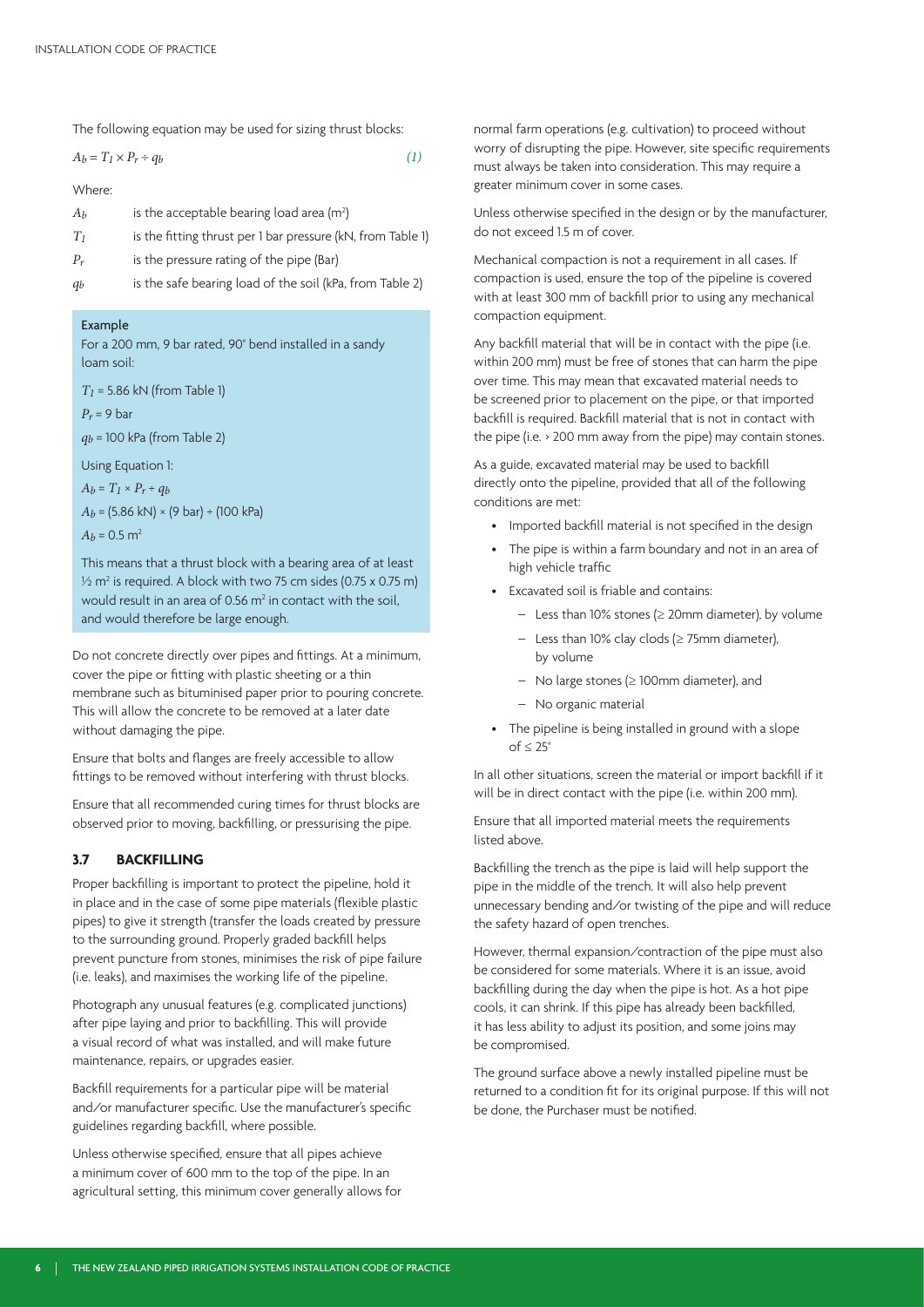### **3.8 SPECIAL CONSIDERATIONS**

Special consideration may be required in some situations. This may include where pipelines are being installed:

- On steep slopes (i.e.  $\geq$  25°)
- • Under farm tracks, roads, or railroads
- • Under bridges
- • Through embankments, or
- Through waterways

Refer to the pipe manufacturers' literature and the Standards in Table 3 and Table 4 for guidance under these situations. Some installations may also be required to meet special resource consent conditions.

#### Installing more than one pipeline in a single trench

Special care is required if more than one pipeline is to be installed in a single trench. The pipelines must each meet the requirements outlined in the preceding sections, and must not interfere with each other.

Allow enough space in the trench so that each pipe may be properly and independently supported. As a guide, the minimum separation distance between any two pipes can be calculated using the following equation:

$$
D_{sep} = R_1 + R_2 \tag{2}
$$

Where:

*Dsep* is the separation distance (mm)

 $R_1$  is the outside radius of the first pipe (mm) =  $OD \div 2$ 

 $R_2$  is the outside radius of the second pipe (mm) =  $OD \div 2$ 

### **3.9 STANDARDS RELEVANT TO PIPE INSTALLATIONS**

Always reference manufacturers' instructions when installing irrigation pipe.

The existing standards listed in Table 3 and Table 4 may also be referenced for further guidance. These are provided for the convenience of users of this document. The Code makes no comment on their relevance or how they are used.

#### Table 3: Standards relating to the installation of pipes

| Standard        | Description                                                                |
|-----------------|----------------------------------------------------------------------------|
| AS 1726         | Geotechnical Investigations                                                |
| AS 4041         | Pressure piping                                                            |
| AS/NZS 2032     | Installation of PVC pipe systems                                           |
| AS/NZS 2033     | Installation of polyethylene pipe systems                                  |
| AS/NZS 2566.2   | Buried flexible pipelines - Installation                                   |
| AS/NZS 3500     | Plumbing and Drainage Code                                                 |
| AS/NZS 3690     | Installation of ABS pipe systems                                           |
| AS/NZS 3725     | Design for installation of buried concrete pipes                           |
| <b>NZS 3124</b> | Specification for concrete construction for<br>minor works                 |
| <b>NZS 4404</b> | Land development and subdivision infrastructure                            |
| NZS 7643        | Code of practice for the installation of<br>unplasticised PVC pipe systems |

#### Table 4: Standards relating to pipe and fitting materials

| Standard          | Description                                                                                                                                       |
|-------------------|---------------------------------------------------------------------------------------------------------------------------------------------------|
| AS 2698.2         | Plastic pipes and fittings for irrigation and rural<br>applications - polyethylene rural pipe                                                     |
| AS 3571.1         | Glass filament reinforced thermoplastics (GRP)<br>systems - Pressure and non-pressure drainage<br>and sewerage                                    |
| AS 3975           | Aluminium Alloys - irrigation tube                                                                                                                |
| AS 4087           | Metallic flanges for waterworks purposes                                                                                                          |
| <b>AS/NZS1477</b> | PVC pipes and fittings for pressure applications                                                                                                  |
| AS/NZS 2280       | Ductile Iron pressure pipes and fittings                                                                                                          |
| AS/NZS 3518       | Acrylonitrile butadiene styrene (ABS) pipes and<br>fittings for pressure applications                                                             |
| AS/NZS 3879       | Solvent cements and priming fluids for use with<br>uPVC pipes and fittings                                                                        |
| AS/NZS 4058       | Precast concrete pipes (pressure and non-pressure)                                                                                                |
| AS/NZS 4129       | Fittings for PE pipes for pressure applications                                                                                                   |
| AS/NZS 4130       | PE pipes for pressure applications                                                                                                                |
| AS/NZS 4331       | Metallic flanges                                                                                                                                  |
| AS/NZS 4441       | Oriented PVC (PVC-O) pipes for<br>pressure applications                                                                                           |
| AS/NZS 4442       | Welded steel pipes and fittings for water, sewage<br>and medium pressure gas                                                                      |
| AS/NZS 4765       | Modified PVC (PVC-M) pipes for<br>pressure applications                                                                                           |
| AS/NZS 4793       | Plastic or metallic tapping bands for<br>waterworks purposes                                                                                      |
| AS/NZS 4998       | Bolted unrestrained mechanical couplings for<br>waterworks purposes                                                                               |
| NZS/BS1387        | Specification for screwed and socketed steel tubes<br>and for plain end steel tubes suitable for welding<br>or for screwing to BS 21 pipe threads |
| NZS/BS 3601       | Specification for carbon steel pipes and tubes<br>with specified room temperature properties for<br>pressure purposes                             |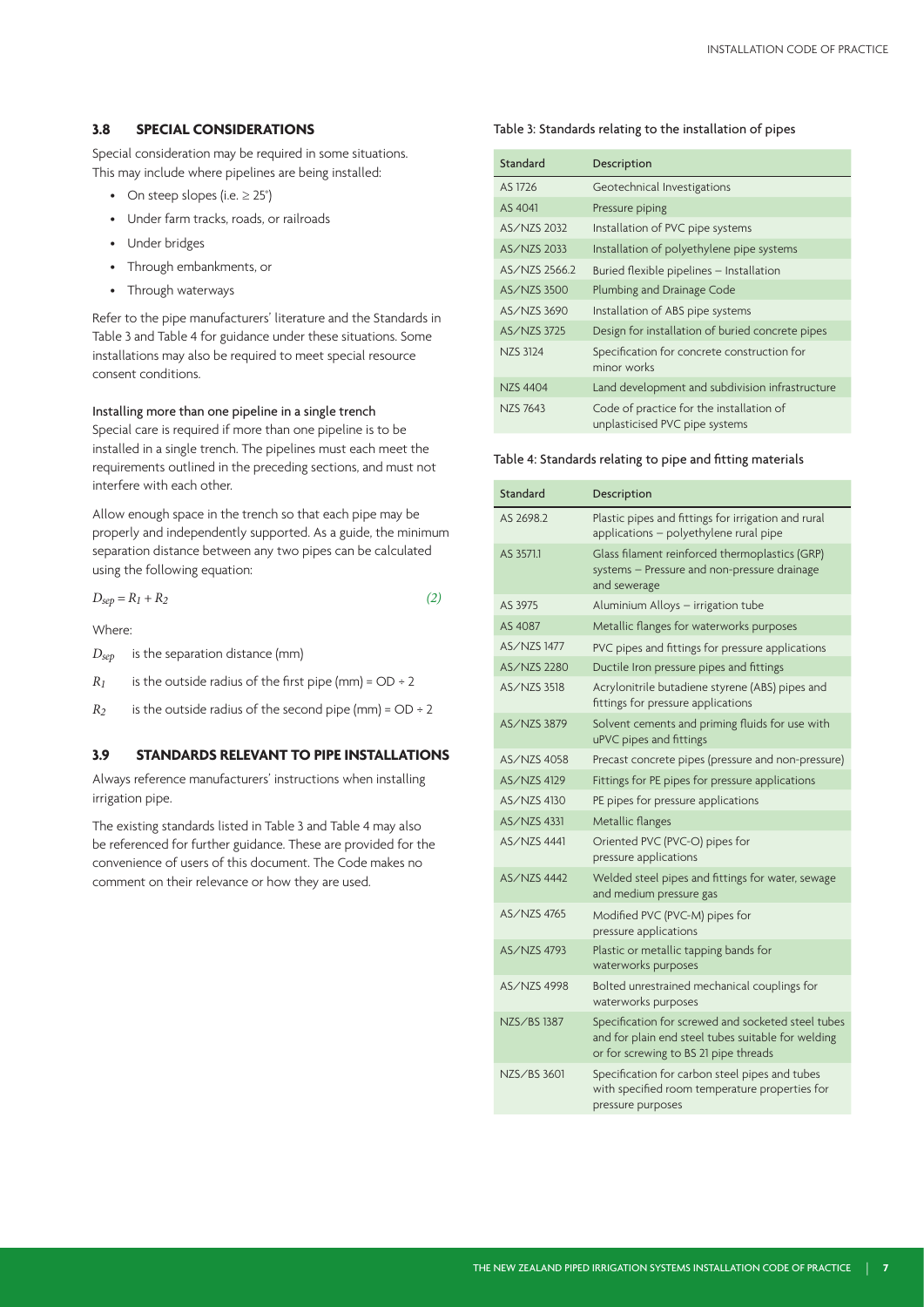### 4 Pumping stations

A properly installed pumping station will:

- • Deliver the required pressure and flow rate
- • Be free of unwanted leaks
- Protect itself from unsafe operating conditions (e.g. high pressures)
- Be protected from the elements (e.g. rain, wind, floods)
- • Maintain a safe environment for its operators

Installation of pumping stations is likely to be completed by several different contractors, all overseen by the designer and/or purchaser. This may include:

- • Well drillers
- • Pump specialists
- • Pipe layers (for headworks)
- Electricians,
- Electricity supply companies
- Shed builders

Upon delivery to the site, inspect all pumps, motors, and associated components for damage. Check that the equipment delivered matches the design specification. Do not install damaged equipment. Do not install used components without first consulting the designer and purchaser.

### **4.1 WELLS**

Irrigation well installation consists of:

- The drilling operation
- The installation of the well casing and screen
- The installation of any filter pack or grout material
- • Production testing

This document does not specifically cover the details of well installation. This is a specialist field of work that requires its own codes of practice. Further, this work is often completed in advance of the installation of the rest of the irrigation system because the properties and performance of the well must be known in order to complete the design process.

Refer to the New Zealand Driller's Federation and the New Zealand Standard, NZS 4411 – *Environmental Standard for Drilling of Soil and Rock*, for guidance regarding drilling, installation, and production testing of wells.

### **4.2 SURFACE WATER INTAKES**

Install all surface water intakes in accordance with the system specification provided by the designer. If actual site conditions are found to be different to those assumed in the design, notify the designer so that appropriate alterations can be made to the design.

All surface water intakes should have an appropriately sized screen or filtration system to exclude any debris present in the water source that may damage pumps. All surface water intakes should exclude fish, as necessary. Consult the designer if the size or dimensions of the screen are not specified.

To prevent air from entering the pump:

- • Ensure that the suction assembly is air-tight
- • Ensure the suction pipe is of sufficient diameter and is installed at a sufficient depth below the lowest expected water level so that air is not drawn into the suction assembly
- Ensure an even slope when laying the inlet pipe. This will help prevent air pockets from developing

If the intake water level is below the pump, it is normal to fit a check valve to prevent water from draining away from the pump when it is not in operation.

Place the intake screen well above the bed of any waterbody to avoid sucking in stones or other debris. If an insufficient depth of water is available, provide a sump.

To minimise friction losses in the suction pipe:

- • Do not put any unnecessary valves or bends in the suction line
- Where valves are necessary, use valves that are at least the same diameter as the suction pipe
- Where bends are necessary, consider using long radius bends
- Ensure that the distance from any bends, valves, or pipe reducers to the inlet of the pump is at least five times the diameter of the inlet pipe to the pump
- The suction pipe should be at least as large as the size of the pump inlet

Consult the system designer if it becomes necessary to install an intake pipe through an existing structure (i.e. the wall of an earthen dam). The implications on the integrity of the structure must be investigated prior to installation.

### **4.3 PUMPS AND MOTORS**

Installation procedures will depend on the type of pump and motor being used, and will be manufacturer specific. Always install pumps in accordance with the system specification and the manufacturer's instructions.

All pumps and motors must be installed by a trained and competent person, guided by existing relevant standards and the installer's training and experience.

Store pumps, motors, and associated components under cover prior to installation. Install all sensitive equipment, including surface pumps, inside a shed or other form of protection from the elements.

### Groundwater pumps

Construct the rising column from material that is corrosion resistant and able to carry the weight of the pump, cables, column, and water. Ensure that pipe couplers are also able carry the full load applied to them.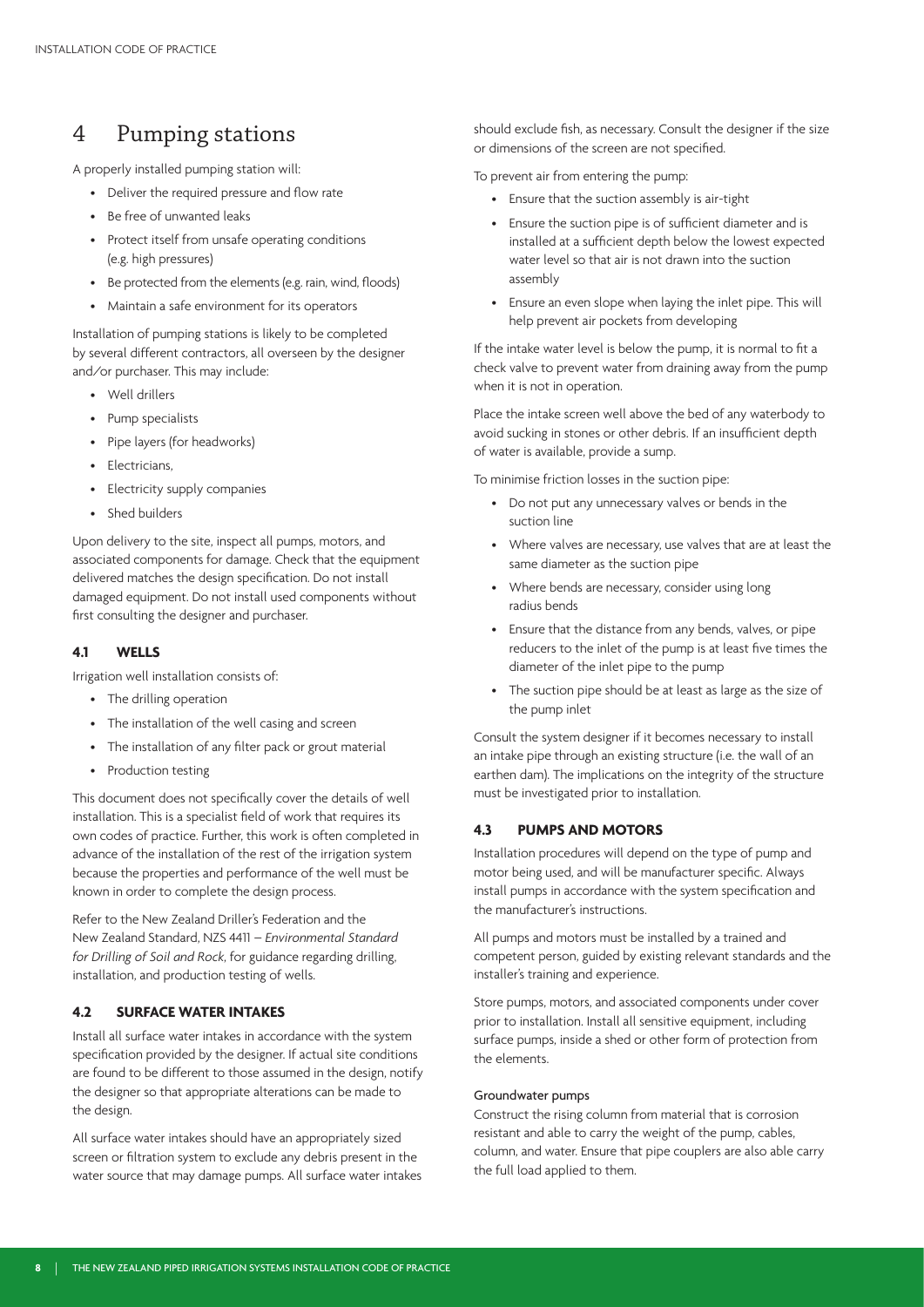As a guide, use a maximum of 60 m of threaded connections in steel rising columns. Use a flanged rising column for better strength beyond this length and for diameters exceeding 150 mm.

Attach column guides to the rising column at spacing not exceeding 6 metres. Column guides may not be necessary if rising column sections are attached using flanges.

Attach electric cables to the rising column at a spacing not exceeding 3 metres.

Install a probe tube with the pump to allow water levels to be monitored. The probe tube should extend from the wellhead plate to the top of the pump.

If a check valve is fitted into the pump column, place it at a height no greater than 7 m above the lowest expected static water level.

### Surface pumps

Bolt pumps to a concrete floor or structural base inside a building. This will prevent vibration and protect the pumps from dust and weather.

When pumps and their motors are supplied separately, ensure that each unit is aligned correctly so that they can be coupled together properly.

Align the pump naturally with the surrounding pipe work – do not force pipes into place. This may upset the alignment of the pump and motor. Support pipes independently of the pump to avoid undue stress on the pump casing.

Install a method for priming the pump.

Fit a valve to the highest point on the pump casing to allow air to escape when priming the pump.

### **4.4 HEADWORKS**

Install pump headworks in accordance with the system specification provided by the designer. If actual site conditions are found to be different to those assumed in the design, notify the designer so that appropriate alterations can be made to the design.

Consider the following when installing pump headworks:

- • Use galvanised steel to construct any aboveground components of the headworks
- • Support the headworks system so components or pipes do not carry heavy loads
- • Ensure that there is an accessible straight pipe for the measurement of flow rate using a portable meter. The length of this straight pipe should be at least 15 times its diameter. This is necessary, even in systems with an in-line flow meter because portable meters are often used to calibrate the in-line meter

There should be no other components within this length of pipe that would impede the flow of water and cause turbulence (e.g. butterfly valves, filters, or backflow preventers).

This pipe need not be part of the headworks. It could be any length of straight pipe (e.g. the mainline leaving the pump shed) so long as there are no water off-takes between it and the water source.

- Use components with low friction losses (i.e. swept bends), wherever practical. This will help minimise the pump duty and operating cost of the final system
- The layout of the headworks should allow free access to all critical components (i.e. valves, meters, gauges). This is important for both normal operation of the irrigation system, and for maintenance
- Use unions or flanges to allow the headworks to be dismantled non-destructively
- If multiple pumps are linked together, construct the manifold so that each pump can be independently isolated
- Include a facility to drain the headworks or irrigation system to ground

If any of these items are not included in the design, contact the designer to discuss any proposed changes.

### Order of pump headworks components

Install the headworks components in the order listed in the system specification. Refer to Section 7, "Accessory Components", for guidance on installing some specific components.

Unless otherwise specified, install accessory components in the headworks according to Figure 1.



Figure 1. Recommended order of headworks components.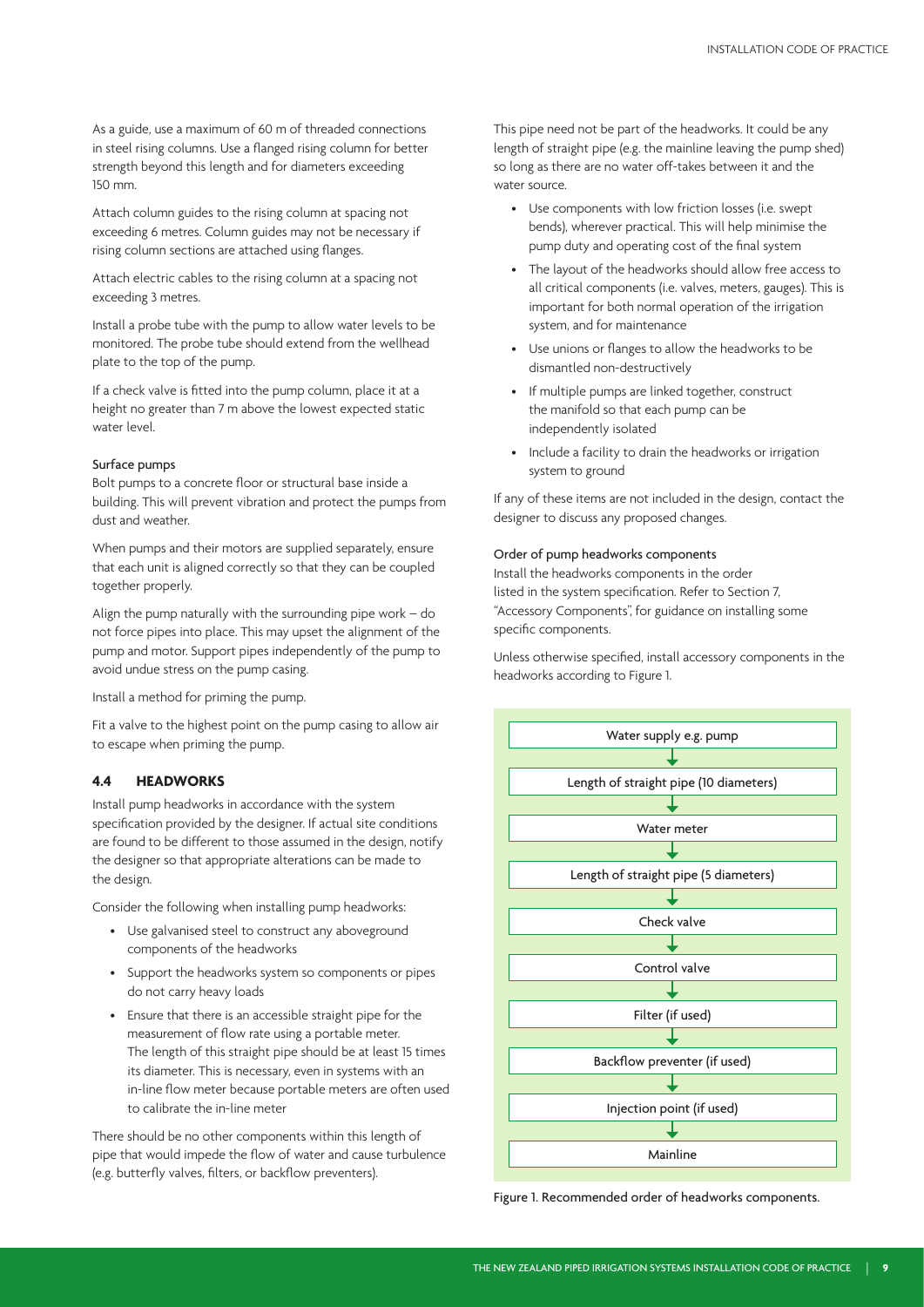Install the check valve and control valve downstream from the water meter. This will help to minimise turbulence through the meter.

Ensure that any injection points (i.e. for effluent or fertiliser) are downstream of any back flow prevention devices and other sensitive instrumentation.

Protect sensitive components (e.g. backflow prevention devices) with a filter, as required by the component's manufacturer.

### **4.5 CONTROLS**

Refer to Section 5, "Electrical Components".

### **4.6 PUMP SHEDS**

All pumping systems should be supplied with a shelter to house equipment that is sensitive to weather (i.e. motors, control systems, and gauges).

Ensure that all pump sheds:

- • Protect equipment from the elements, especially rain
- • Protect equipment from animals, including nesting birds
- • Protect equipment from flooding, i.e. sheds:
	- Are not located in areas prone to flooding
	- Have adequately sized drains installed in the floor
- • Have proper ventilation
- • Have at least one 230V outlet
- • Have a light fixture to illuminate the controls for the system operator

Ensure that any building consent and New Zealand *Electrical (Safety) Regulations* requirements are met.

### **4.7 STANDARDS RELEVANT TO PUMPING STATIONS**

Always refer to manufacturers' instructions when installing irrigation pumping equipment. The *New Zealand Building Code*, the New Zealand Drillers Federation, and the existing standards listed in Table 5 may also be referenced for further guidance. This list of standards is provided for the convenience of users of this document. The Code makes no comment on their relevance or how they are used.

#### Table 5: Standards relating to the installation of pumping stations

| Standard         | Description                                                                                 |
|------------------|---------------------------------------------------------------------------------------------|
| AS 1396          | Steel water bore casing                                                                     |
| AS 1628          | Water supply – Metallic gate, globe and non-return<br>valves                                |
| AS 1726          | Geotechnical Investigations                                                                 |
| AS 1910          | Water supply – Float control valves for use in hot and<br>cold water                        |
| AS 2368          | Test pumping of water wells                                                                 |
| AS 2528          | Bolts, studbolts and nuts for flanges and other high<br>and low temperature applications    |
| AS 2638          | Gate valves for waterworks purposes                                                         |
| AS 4794          | Non-return valves - Swing check and tilting disc                                            |
| AS 4795          | Butterfly valves for waterworks purposes                                                    |
| <b>NZS 4411</b>  | Environmental standard for drilling of soil and rock                                        |
| <b>ISO 15081</b> | Agricultural irrigation equipment - Graphical symbols<br>for pressurised irrigation systems |
| <b>ISO 21413</b> | Manual methods for the measurement of a<br>groundwater level in a well                      |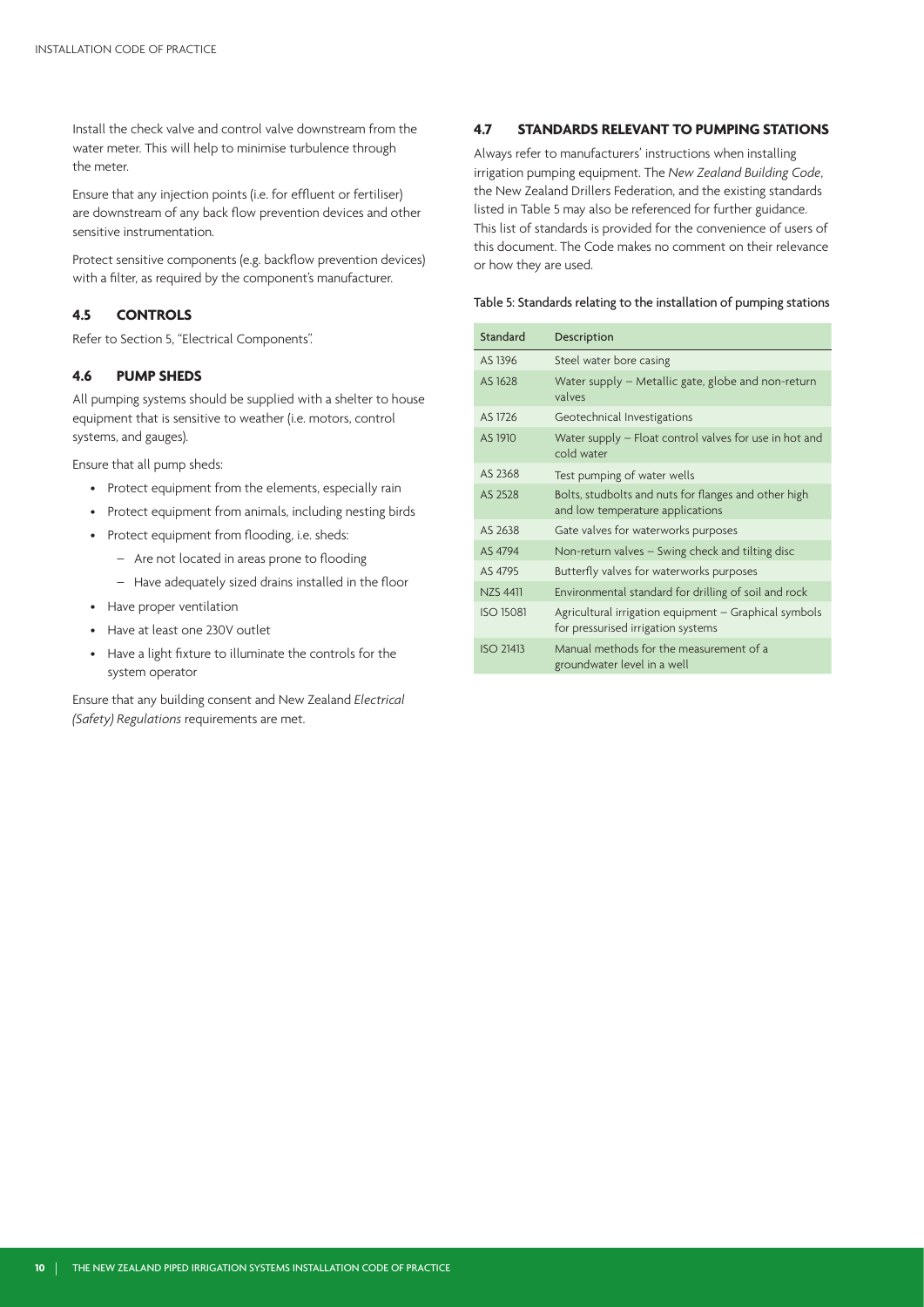### 5 Electrical components

Properly designed and installed electrical systems will:

- Enable the correct operation of the pump(s) and irrigator(s)
- • Be safe for system operators
- • Protect all connected equipment from unexpected faults
- Meet all regulatory requirements

All electrical work must be completed or overseen by a certified electrician in accordance with the New Zealand *Electrical (Safety) Regulations*. The installer will be guided by these regulations, any other relevant existing standards, and their training and experience.

Upon delivery to the site, inspect all electrical components for damage. This includes equipment supplied for the pumping station as well as for the irrigators and other components. Check that the equipment delivered matches the design specification. Do not install used or damaged electrical equipment.

Store and install all electrical equipment in a location that is protected from the elements (i.e. in the pump shed).

Install all electrical equipment in accordance with the system specification provided by the designer. If the system specification does not provide enough detail, consult the designer.

Wiring diagrams must be provided to the purchaser. Ideally, laminated copies will be supplied to remain permanently in the pump shed in case repairs are needed.

Any passwords used in setting up electronic equipment must be provided to the Purchaser.

All systems must have an electrical compliance certificate prior to commissioning of the system.

#### Control systems

Construct the control panel so that it is readily accessible and so that routine maintenance may be carried out from the front. Label all panels, switches, and instruments so that each component is easily identifiable by the operator.

Ensure that all systems have, at a minimum:

- • A manual switch-on and switch-off for each pump
- High and low pressure or flow cut-outs
- High pressure or zero-flow cutoffs on the upstream side of pressure regulating valves, if fitted
- • Low water level protection
- • Fault indicators (to identify the reason for a fault)
- An external running light installed at the pump shed
- A circuit disconnect for each electricity connection
- • Overload protection for every pump motor
- Phase failure and reversal protection
- Voltage and amperage display
- A running timer
- A total hour meter

Consult the designer if any of these items are not included in the design.

Take care to minimise electrical interference and noise resulting from the use of variable speed drives. Many electricity providers now require harmonic filters to be installed. Check with local regulations.

### **5.1 STANDARDS RELEVANT TO ELECTRICAL INSTALLATIONS**

The New Zealand *Electrical (Safety) Regulations* describes general requirements related to electrical installations.

The existing standards listed in Table 6 may also be referenced for further guidance. These are provided for the convenience of users of this document. The Code makes no comment on their relevance or how they are used.

### Table 6: Standards relating to the installation of electrical components

| Standard            | Description                                                                                                 |
|---------------------|-------------------------------------------------------------------------------------------------------------|
| AS 4777.1           | Grid connection of energy systems via inverters -<br>installation requirements                              |
| AS/NZS 2053         | Conduits and fittings for electrical installations                                                          |
| AS/NZS 3000         | Electrical installations (known as the Australia/<br>New Zealand Wiring Rules)                              |
| AS/NZS 3010         | Electrical installations - generating sets                                                                  |
| AS/NZS 3112         | Approval and test specification - Plugs and socket-<br>outlets                                              |
| AS/NZS 3820         | Essential safety requirements for electrical<br>equipment                                                   |
| AS/NZS 5033         | Installation of photovoltaic (PV) arrays                                                                    |
| NZECP <sub>34</sub> | New Zealand electrical code of practice for<br>electrical safe distances                                    |
| NZECP <sub>35</sub> | New Zealand electrical code of practice for<br>power systems earthing                                       |
| NZECP <sub>36</sub> | New Zealand electrical code of practice for<br>harmonic levels                                              |
| NZECP <sub>46</sub> | New Zealand electrical code of practice for<br>high voltage live line work                                  |
| <b>ISO 12734</b>    | Agricultural irrigation - Wiring and equipment for<br>electrically driven or controlled irrigation machines |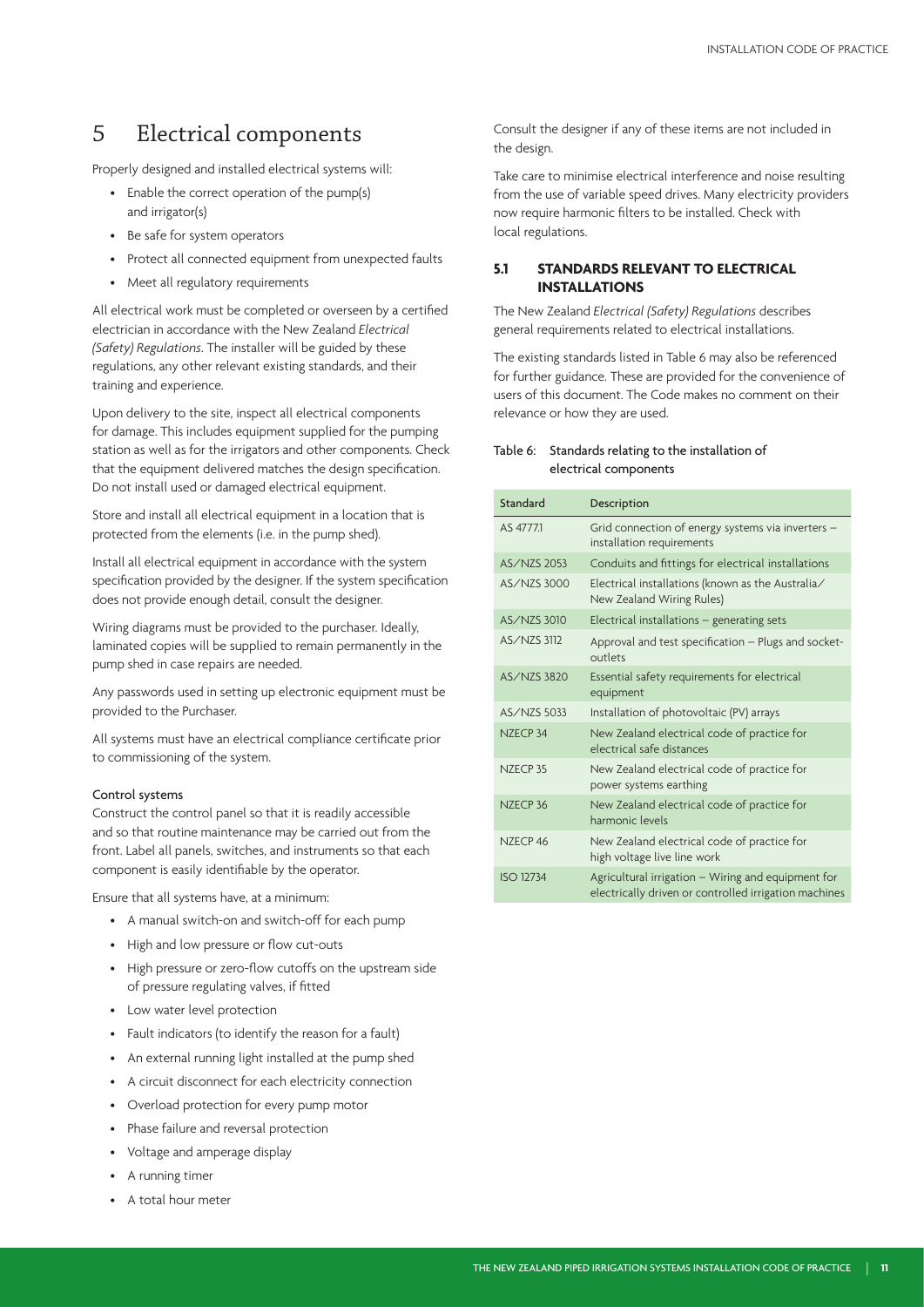### 6 Irrigation application systems

A properly designed and installed spray irrigator will:

- • Apply water:
	- In the required amount (i.e. mm depth)
	- In the required place
	- At the required time
	- At the required rate (i.e. mm/hr)
- Move free of restrictions
- Have a long working life

### **6.1 SPRAY IRRIGATORS**

All irrigation equipment should be supplied and installed by trained and competent persons. All irrigation equipment must be installed in accordance with the manufacturers' instructions.

Upon delivery to the site, inspect all equipment and associated components for damage. Also, check that:

- The irrigators are the correct model/size
- Sprinkler/nozzle/hose sizes match the specification
- The grade of the land meets the irrigator manufacturer's requirements
- Land is free of obstacles that may hinder the movement of the irrigator

Do not install damaged equipment. Do not install used components without first consulting the designer and Purchaser.

Ensure that prohibitively graded land is modified to within the specification of the irrigators prior to installing the irrigator. Also ensure that all obstacles are removed. If the land cannot be modified to meet the requirements of the irrigator, do not install the irrigator.

Double-check plans and sprinkler charts to ensure all items are installed in the correct locations.

If the irrigator requires an electrical connection (e.g. most centre pivots), a suitable plug and socket must be installed at the base of the irrigator to provide electrical isolation for field disconnection.

Any electrical work associated with irrigator installation or repair must be completed by a certified and registered electrical service technician, in accordance with the New Zealand *Electrical (Safety) Regulations*. All fixed-wiring operations should be completed by a registered electrician.

Electrical compliance certificates must be obtained prior to commissioning of the system.

### **6.2 DRIP OR MICRO IRRIGATION SYSTEMS**

All irrigation equipment should be supplied and installed by trained and competent persons. All irrigation equipment must be installed in accordance with the manufacturers' instructions.

### Site preparation

Upon delivery to the site, inspect all equipment and associated components for damage. Also, check that the sprinkler/drip tube/lateral sizes match the specification. Double-check plans and sprinkler charts to ensure all items are installed in the correct locations.

Do not install damaged equipment. Do not install used components without first consulting the designer and Purchaser.

Excavate, clean and prepare trenches as per Section 3.3. Lay and join sub-mains in the trench, as per Section 3.4.

### Installing solenoid control wires

It is recommended that solenoid control wire be installed in a conduit to protect the wire and allow for easier upgrading and replacement. If a conduit is not used, then lay the cable to the side of the pipe laterals to keep the wire out of the way of future pipe repairs. Leave slack in the cable so that it is not pulled tight and broken during the backfill process.

Where possible, make sure control cable joints occur at valves. Where this is not possible, bring joints to surface and mark them on the as-built drawings. Ensure that cable joins are watertight.

Ensure that all electrical regulations are followed. In particular, ensure that the work being attempted does not require a registered electrician. Ensure that all joints are completed according to manufacturers' specifications.

### Installing risers

Take care when drilling holes in the sub-main for lateral riser connections. Ensure the holes are drilled in the correct place (usually in line with the trellis system), and that they are the correct diameter for the connection method being used (e.g. tapping saddles or grommets).

Also take care to minimise foreign material entering the pipe network (e.g. dirt and pipe shavings), as this can block drippers or micro-spray nozzles.

Sub-mains that are drilled and then left exposed can move considerably due to diurnal temperature changes. This can cause the location of risers to change. Hence, when the pipe is later buried, make sure that risers are still in their correct locations.

### Backfill

All bedding and backfill material should meet the requirements in Section 3.4 and 3.7.

Ensure the risers are not kinked or crushed and remain vertical while backfilling.

Ensure that backfill is carefully compacted or mounded to compensate for long term settlement.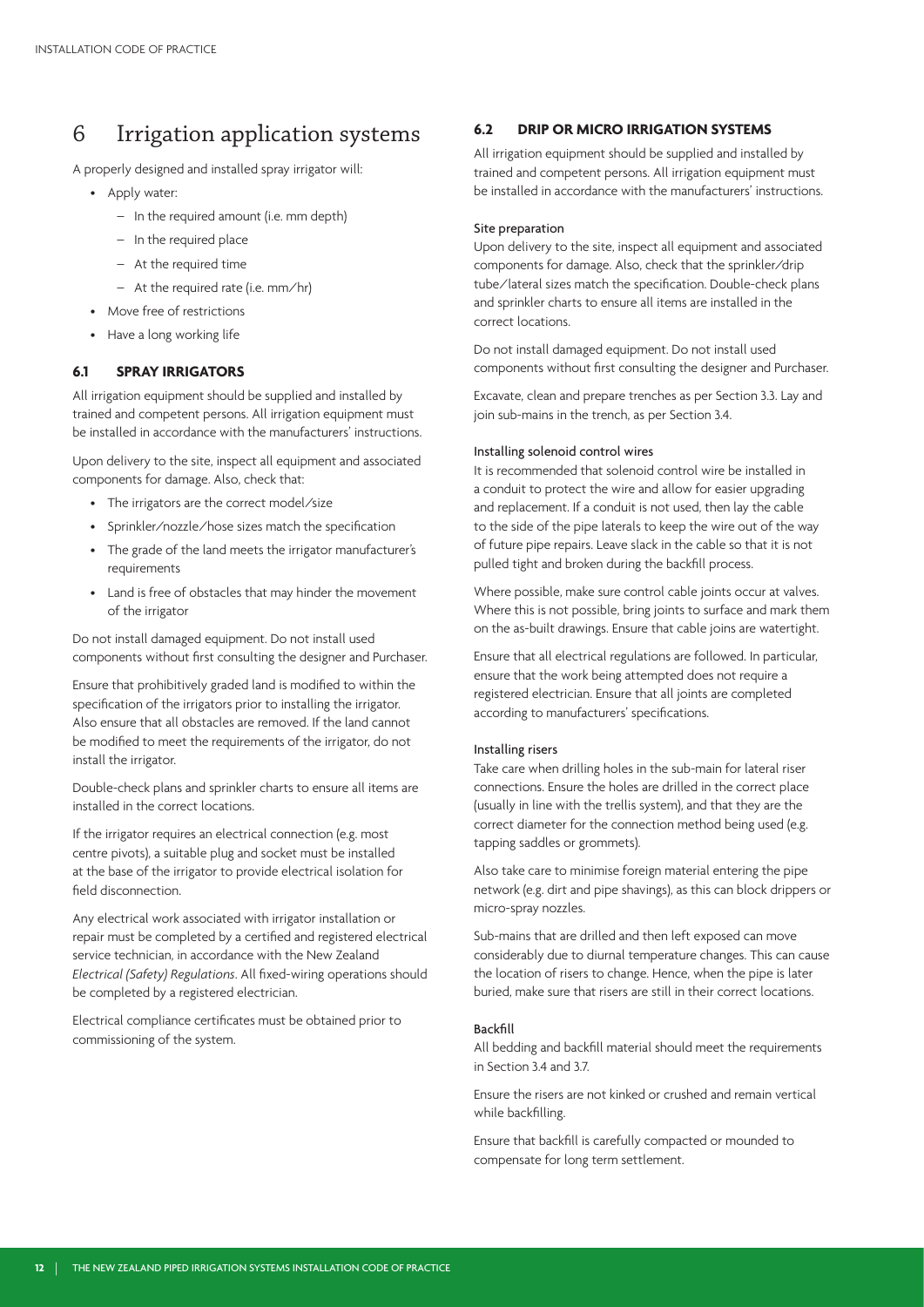#### Flushing of Lines

Install flushing valves in line with the last trellis or tree line.

Flush the sub-mains before connecting laterals to lateral risers. It is recommended that the whole system be flushed until the water runs clear, then flushed for an additional two pipe volumes (2 x Pipe Length ÷ Pipe Velocity).

Flush the system again in a similar manner prior to connecting sprinklers.

### Installing driplines and under-tree micro sprinklers

There are three main installation types to consider:

1. Suspended

This type of installation is most commonly used with fruit trellises, but may also be used with trees grown in rows. The lateral is typically suspended from a wire above ground, and allows for machinery operations to continue (e.g. mowing) without disrupting the irrigation system.

Suspension of the lateral from the wire should allow freedom of movement caused by diurnal expansion and contraction. The use of springs or bungy cords at the end of laterals ensures expansion and contraction can occur without sagging or stretching of the lateral.

Where individual drippers have been installed for each plant, more care is required to minimise the extent of movement.

2. On the Ground Surface

This is done when there is no trellis or irrigation wire, or where there is a significant slope.

The use of springs or bungy cords at the end of laterals ensures expansion and contraction can occur without "snaking" or stretching of the lateral.

Where individual drippers have been installed for each plant, more care is required to minimise the extent of movement.

3. Buried

Where drip emitters are below ground special care is required to ensure the drip-line will perform as it is supposed to. Strict adherence to manufacturer specifications is advised.

Where the lateral is buried to avoid machinery damage there will be risers coming to individual or groups of micro sprinklers, drippers, or driplines. The same care needs to be taken as with installing lateral risers from sub-mains.

#### Installing overhead sprinklers

There are three main installation types to consider:

1. Suspended

This type of installation is most commonly used with fruit trellises. The lateral is typically suspended from a wire above ground, and allows for machinery operations to continue (e.g. mowing) without disrupting the irrigation system. It is likely the sprinklers are relatively closely spaced and the lateral is no larger than 32 mm.

Suspension of the lateral from the wire should allow freedom of movement caused by diurnal expansion and contraction. The size of the pipe and the need for sprinkler risers to

remain fixed make the problem of minimising sagging, stretching, and a net movement of the lateral line much more difficult to achieve. Securing the pipe at a number of points is often necessary as well as securing the pipe at each end.

Care with connecting to sprinkler risers is required to ensure the right fittings are used and are correctly fitted together.

2. On the Ground Surface

Laying laterals on the ground exposes them to machinery damage (e.g. mowers), and is generally not viable.

3. Buried

Buried laterals are more common for overhead sprinklers. This type of installation eliminates the contraction/ expansion problem, allows for bigger sprinklers that are more widely spaced, and allows for larger lateral pipe sizes (typically 40 mm to 100 mm diameter).

Trenching of laterals may be difficult between established trellises. Adhere to the pipe laying guidelines in Section 3.4 and 3.7 as closely as practicable given the site conditions.

As the lateral to sprinkler riser connection is underground, strict adherence to manufacturer specifications is advised.

Update the as-build plans to identify where deviations from the original design have occurred.

### **6.3 STANDARDS RELEVANT TO IRRIGATOR INSTALLATIONS**

Always reference manufacturers' instructions when installing irrigation equipment.

The existing standards listed in Table 7 may also be referenced for further guidance. These are provided for the convenience of users of this document. The Code makes no comment on their relevance or how they are used.

#### Table 7: Standards relating to the installation of irrigators

| Standard         | Description                                                                                                  |
|------------------|--------------------------------------------------------------------------------------------------------------|
| AS 2528          | Bolts, studbolts and nuts for flanges and other high<br>and low temperature applications                     |
| AS 3975          | Aluminium alloys - irrigation tube                                                                           |
| <b>ISO 8026</b>  | Agricultural irrigation equipment - Sprayers -<br>General requirements and test methods                      |
| <b>ISO 9261</b>  | Agricultural irrigation equipment - emitters<br>and emitting pipe - General requirements and<br>test methods |
| <b>ISO 12734</b> | Agricultural irrigation - Wiring and equipment for<br>electrically driven or controlled irrigation machines  |
| <b>ISO 15081</b> | Agricultural irrigation equipment - Graphical<br>symbols for pressurised irrigation systems                  |
| <b>ISO 15886</b> | Agricultural irrigation equipment - Sprinklers                                                               |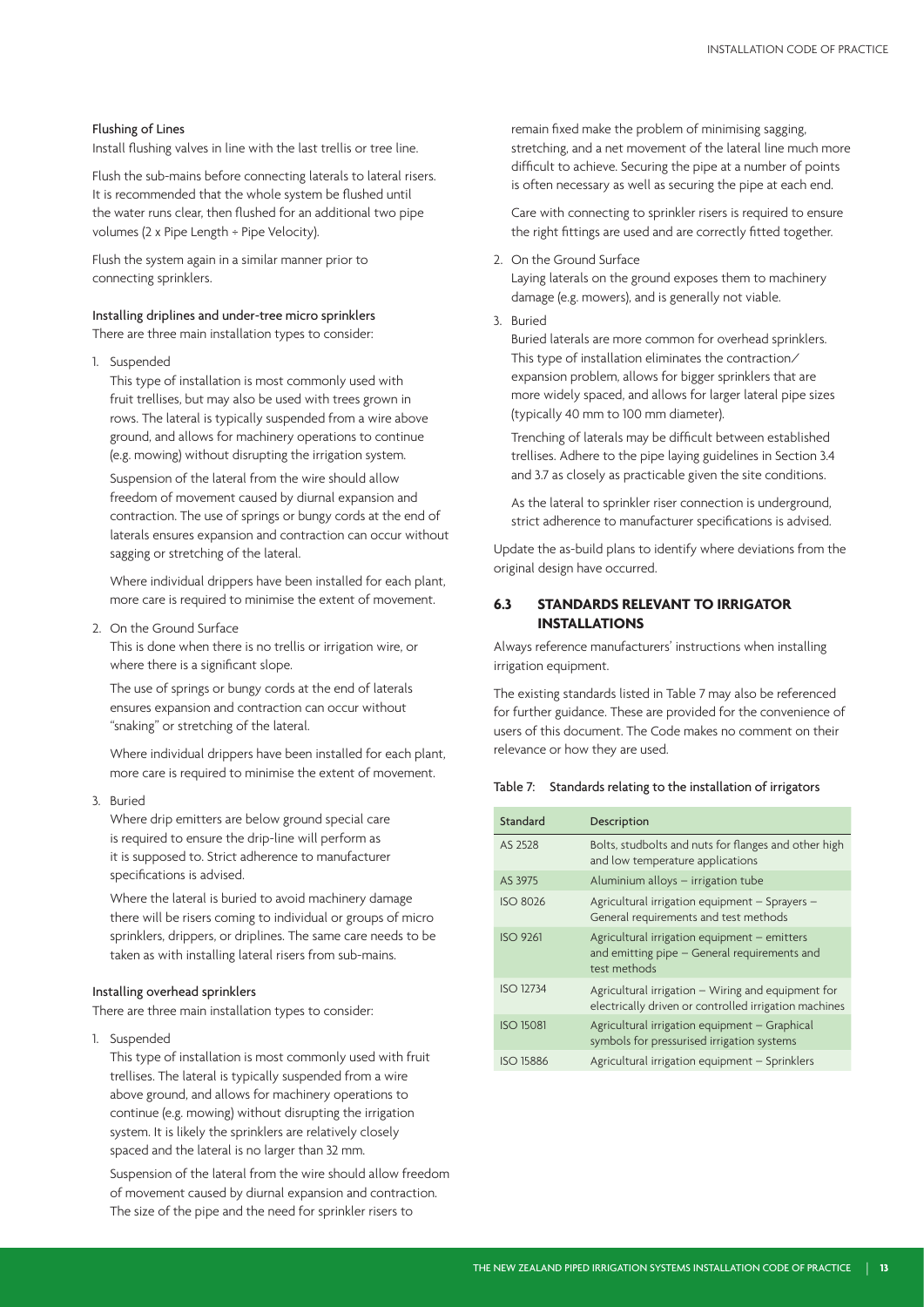### 7 Accessory components

Many different accessory components are likely to be specified in the design of spray irrigation systems. Each of these components should be installed according to the design and according to the manufacturers' instructions.

Upon delivery to the site, inspect all accessory components for damage. Check that the components delivered match the design specification. Do not install damaged components. Do not install used components without first consulting the designer and purchaser.

Install all devices so that they are readily accessible for ease of maintenance or testing.

If installing any of these components as part of the system headworks, also refer to Section 4.4 for guidance on the order of installation.

### **7.1 FLOW MEASURING DEVICES**

A flow measuring device should be installed on all new irrigation systems. If no device is specified in the design, consult the designer to ensure that this was not an oversight.

Refer to Irrigation New Zealand's *Guidelines for the Measurement and Reporting of Water Takes* (2011), which provides a detailed description of installation requirements for flow measuring devices.

There are many different types of flow measuring devices, each with their own installation requirements. Always follow the manufacturer's instructions when installing flow measuring devices. Always install the devices in accordance with the design.

Flow measuring devices will require calibration by a qualified person prior to commissioning (and verification at regular intervals in the future).

Where a device is installed below ground level, it must be installed in a chamber that is readily and easily accessible. Install a cover that is able to be removed by one person. The base of the chamber must allow drainage from the chamber.

Even if an in-line flow meter is not specified, it is still recommended to install an accessible straight piece of pipe whose length is at least 15 times its diameter. This will allow for the use of a portable flow meter, or for the installation of an in-line flow meter, at a later date.

### **7.2 PRESSURE GAUGES**

Pressure gauges or pressure sampling points are required on all spray irrigation systems. "Pressure gauges" refers to permanently installed gauges. "Pressure sampling points" refers to taps or fittings to which a portable gauge or meter may be attached.

The design should specify where pressure gauges or pressure sampling points are to be installed. At a minimum, install gauges or pressure sampling points at the following locations:

- • The inlet of all surface pumps
- The outlet of all pumps, upstream of any in-line components
- • Upstream and downstream of components with a large head loss (i.e. backflow preventers)
- • The outlet of headworks, downstream of all in-line components
- The inlet to each irrigator, downstream of all hydrants and connecting hoses
- A second gauge should be installed near the last outlet of an irrigator if a large head loss is expected through the machine or hose (e.g. at the end of centre-pivots, or at the gun-cart of a hard hose gun system)

On the inlet (suction) side of pumps an isolation valve and a pressure gauge that can withstand negative pressure (vacuum) should be installed.

Some in-line components (i.e. valves or reducers) are likely to cause turbulence in the pipe that may interfere with pressure gauge readings. Install gauges or pressure sampling points at least 2 pipe diameters upstream and at least 4 pipe diameters downstream from these components. This will provide for more accurate pressure readings.

Mount all gauges on a firm surface (i.e. wall of the pump shed) and connect them to the irrigation pipeline with flexible tubing. Fit the flexible tubing with a stopcock (or similar) so it can be isolated from the irrigation pipeline to prevent damage when not in use. This will extend the working life of the gauges and will allow for them to be checked or replaced while the system is running.

### **7.3 CONTROL VALVES**

Fit at least one valve to every system to allow the water supply to be manually shut off from the rest of the system. The design should specify the type of valve to be used, and the location in which it should be installed.

It is recommended that the main control valve be of a slow-opening/closing variety (i.e. not a butterfly valve). Quick opening/closing valves have the potential to cause water hammer and put pipelines and pumping equipment at risk of significant damage. Consult the designer if you think the wrong type of valve has been specified.

Unless otherwise specified, install the main control valve downstream from the pump or water supply, but upstream from all other in-line components (see Figure 1). In systems with multiple pumps, also install control valves to isolate each individual pump from the others and from the mainline.

Unless specified otherwise, install a manually controllable valve at the inlet to each irrigator. A hydrant serves this purpose.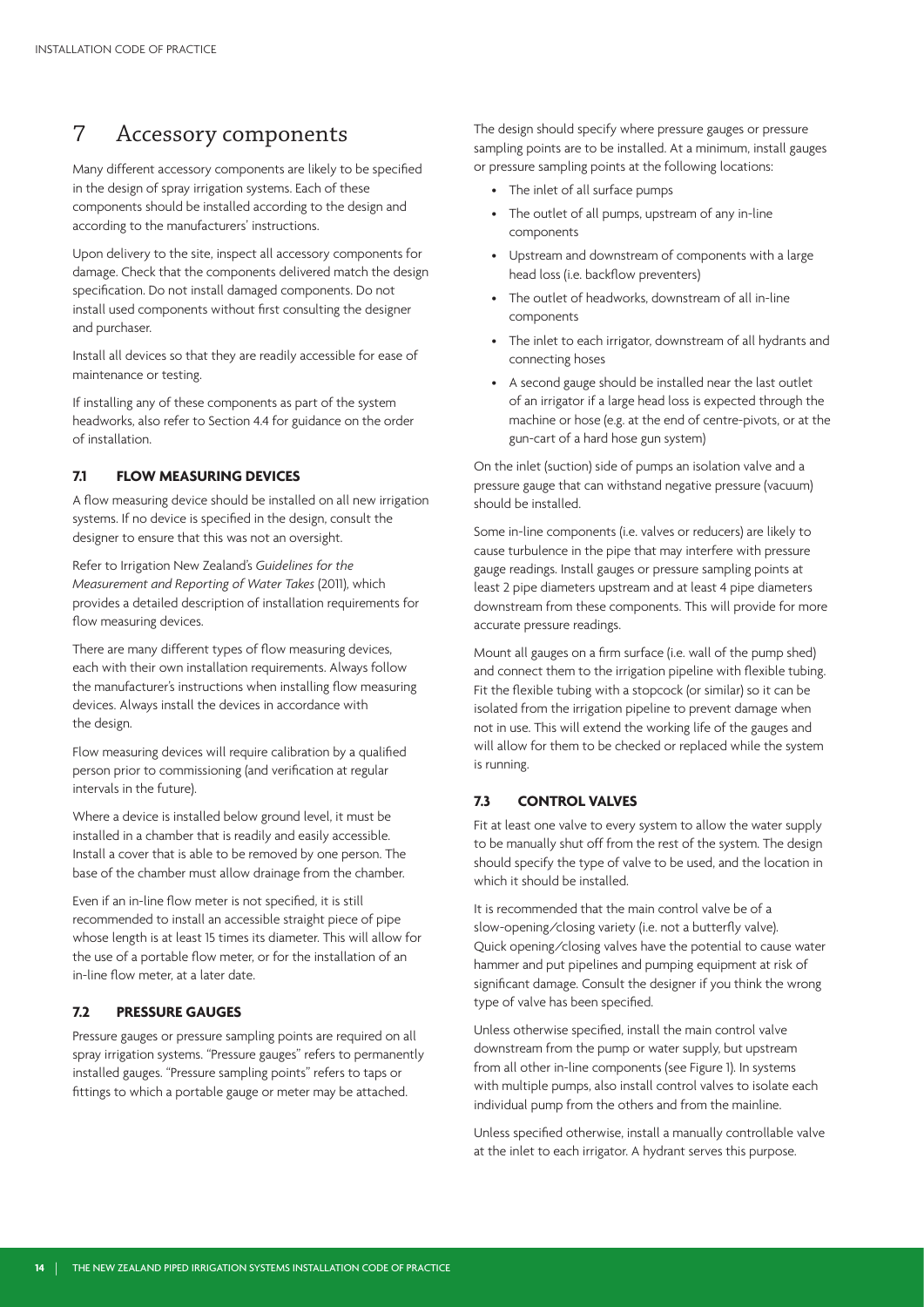Use valves of a diameter at least as large as the pipe in which they are being installed. This will help to minimise friction losses. If smaller valves are to be used as a cost saving measure, this must be discussed with the Designer and the Purchaser, and the consequences explained.

Do not use valves that can only be fully open or fully closed in situations where the system can be started with empty mainlines.

### **7.4 FILTERS**

The design should specify if filtration is necessary. It should also specify the type and size of filters to be used, and the location in which they should be installed.

When installing filters it is important to ensure that provision is made for their easy servicing and safe removal. Drainage issues that may result from servicing and flushing of filters (particaulrlry if they are housed within the pump shed) should also be considered.

Filtration is recommended to protect any sensitive in-line components (e.g. backflow preventers). Consult the designer if filtration is not specified for these situations.

### **7.5 BACKFLOW PREVENTION**

The design should specify if backflow prevention is necessary. However, it is recommended to check AS/NZS 3500.1 (Section 4) – *Connection control and backflow prevention* – and the local regulatory requirements prior to installation to ensure that the correct backflow prevention device is installed.

Refer to Irrigation New Zealand's *Backflow Prevention Guidelines* (2012), which provides a detailed description of requirements and installation guidelines for backflow prevention devices.

Each type of backflow prevention device will have its own installation requirements. Always follow the manufacturer's instructions when installing a backflow prevention device. Always install the device in accordance with the design. If the design is not specific, contact the designer for guidance.

### **7.6 AIR RELEASE**

Install an air release valve at the highest point in the pipeline. If the highest point is inside the pump shed, route the exhaust from the air release to the outside of the shed.

For irrigation systems with longer pipelines, it is recommended to install at least one air release valve for every 1,000 metres of pipe.

For irrigation systems installed in undulating terrain, it is recommended to install air release valves at all high points where air may build up.

If air release valves are not specified, consult the designer.

### **7.7 PRESSURE AND VACUUM RELIEF**

The design should specify if pressure or vacuum relief valves are necessary. It should also specify the type of valve to be used, and the location in which it should be installed.

A pressure relief valve is recommended for situations where the pressure rating of the system (e.g. the pressure rating of the pipe) may be occasionally exceeded.

A vacuum relief valve is recommended for situations where a negative pressure may be experienced.

Consult the designer if either of these situations are likely to occur and no relief valves are specified.

### **7.8 STANDARDS RELEVANT TO ACCESSORY COMPONENTS**

Always reference manufacturers' instructions when installing irrigation components.

The existing standards listed in Table 8 may also be referenced for further guidance. These are provided for the convenience of users of this document. The Code makes no comment on their relevance or how they are used.

### Table 8: Standards relating to the installation of accessory components

| Standard         | Description                                                                                         |
|------------------|-----------------------------------------------------------------------------------------------------|
| AS 1349          | Bourdon tube pressure and vacuum gauges                                                             |
| AS 1628          | Water supply – Metallic gate, globe and<br>non-return valves                                        |
| AS 2528          | Bolts, studbolts and nuts for flanges and other<br>high and low temperature applications            |
| AS 2845          | Water supply - Backflow prevention devises                                                          |
| AS 3578          | Cast iron non-return valves for general purposes                                                    |
| AS 3579          | Cast iron wedge gate valves                                                                         |
| AS/NZS 2845.1    | Water supply - Backflow prevention devises -<br>Materials, design and performance requirements.     |
| AS/NZS 3500.1    | Plumbing and drainage - Water services<br>Section 4 – Connection control and<br>backflow prevention |
| <b>ISO 3635</b>  | Irrigation valves                                                                                   |
| <b>ISO 4046</b>  | Measurement of water flow in closed conduits -<br>Meters for cold potable water                     |
| <b>ISO 9391</b>  | Thermoplastic valves - Pressure test methods<br>and requirements                                    |
| <b>ISO 9952</b>  | Check valves                                                                                        |
| <b>ISO 11419</b> | Float-type air release valves                                                                       |
| <b>ISO 15081</b> | Agricultural irrigation equipment - Graphical<br>symbols for pressurised irrigation systems         |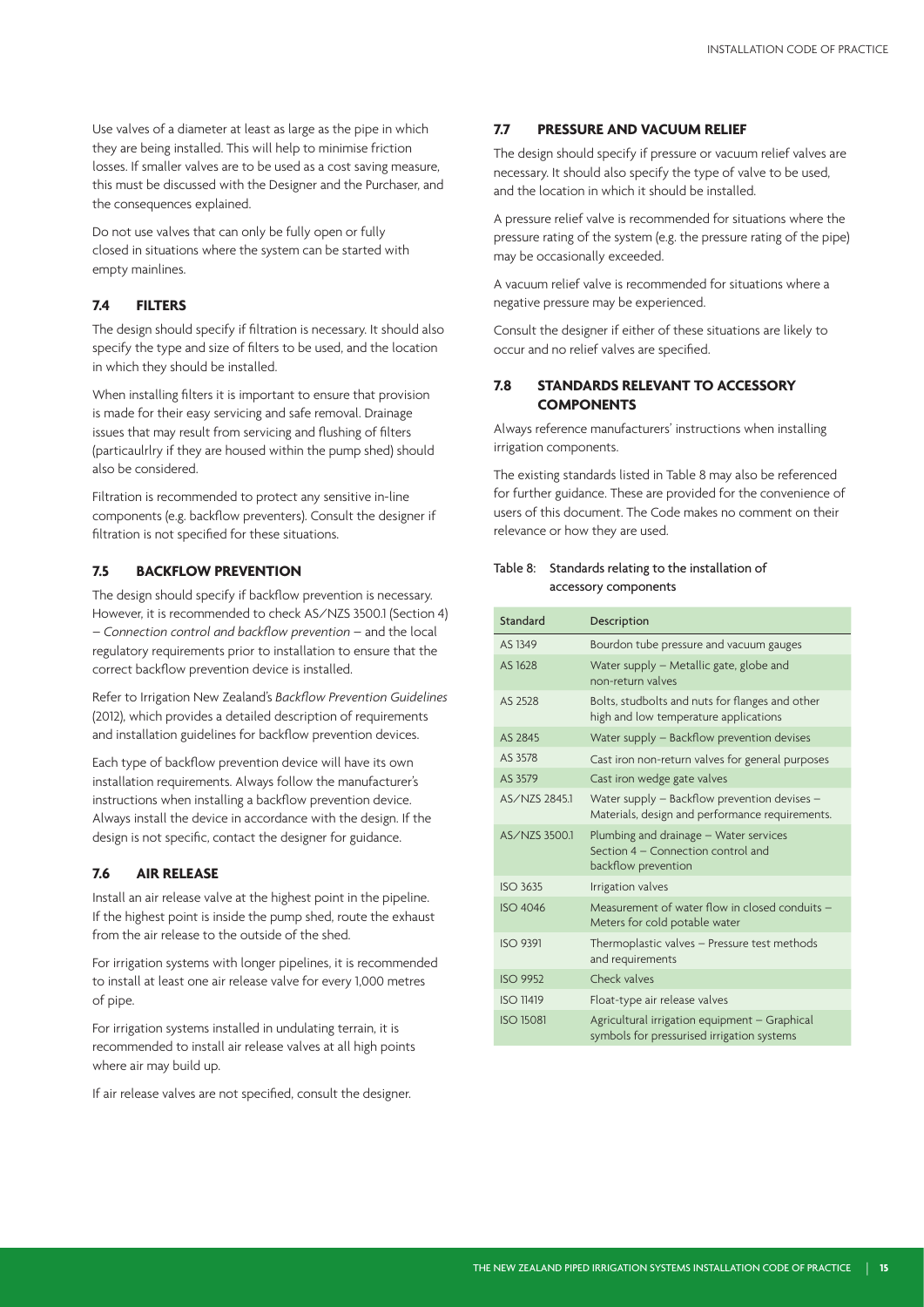### 8 Commissioning

A properly executed commissioning process will demonstrate whether or not all components of the system are installed and operating properly, and in accordance with the system specification, over the range of on-site conditions expected.

### **8.1 SYSTEM TESTING**

The system must be tested by a qualified person, and the results of the test supplied to the installer, designer, and purchaser.

The system testing must be conducted at a suitable time so that the installer, designer, and purchaser can all be present, if desired.

System testing should include all new components, as well as all pre-existing components that are being incorporated into a system upgrade. This is particularly important for pumping stations.

Test the following during installation and/or prior to handover of the system:

- Check that construction debris is removed and then pressure-test the pipelines at 1.5 times the normal operating pressure, if possible. If this pressure is not achievable with the installed pumping equipment, then pressure-test at the maximum achievable pressure
- Check that pump performance meets the specification
- • Ensure that all irrigators receive the required pressure and flow rate
- • Test all controls, cut-offs, and alarms
- • Calibrate all flow meters
- • Test water application depth, intensity, and uniformity under each irrigator
- Test all check valves and backflow preventers, including those on the intake

A code of practice, *The New Zealand Piped Irrigation Systems Evaluation Code of Practice* (INZ, 2010), has been developed to guide the testing process. There are also several existing standards that are specific to performance testing of irrigation components (see Section 8.5, "Standards Relevant to Testing and Commissioning").

In addition, many pipe suppliers' technical documentation and pipe installation standards contain sections relating to pipe pressure testing (see Section 3.9, "Standards Relevant to Pipe Installations").

If any variations from the original design are identified during the system testing, these must be documented and recorded on the as-built plan and in the commissioning report (see Section 8.2, "Documentation").

Unless otherwise outlined in the contract, the acceptable deviation from the system specification is:

- Flow rates must not be more than  $\pm$  5% of the design value
- Pressures must not be more than  $\pm$  10% of the design value
- Current (amps) must not be more than  $\pm$  5% of the design value
- Application uniformity must not be more than 5% under that specified

#### Correcting poor performance

If system testing reveals that actual system performance does not meet the system specification, the fault must be:

- • Corrected and the system retested, or
- Reported to the Purchaser

Any consequences of operating a system that deviates significantly from the system specification must be fully explained to the purchaser. The purchaser may decide whether or not to accept the system as installed.

If the purchaser decides that the system must be made to meet the system specification, the designer or installer (whoever is responsible) must arrange for the necessary changes to the system to be made. This must be done in accordance with the original contract.

### **8.2 DOCUMENTATION**

Proper documentation is an essential part of the commissioning process. The documentation should show that the system was checked, and that it was installed and working properly when it was handed over. It should describe the installation and testing procedures followed and the results obtained.

When an irrigation system is handed over to the purchaser, it should be accompanied by:

- • A commissioning report
- As-built plans
- Operation and maintenance manuals
- • Any other relevant support information

### Commissioning report

A commissioning report must be provided to the purchaser describing the system as installed. The report must be supplied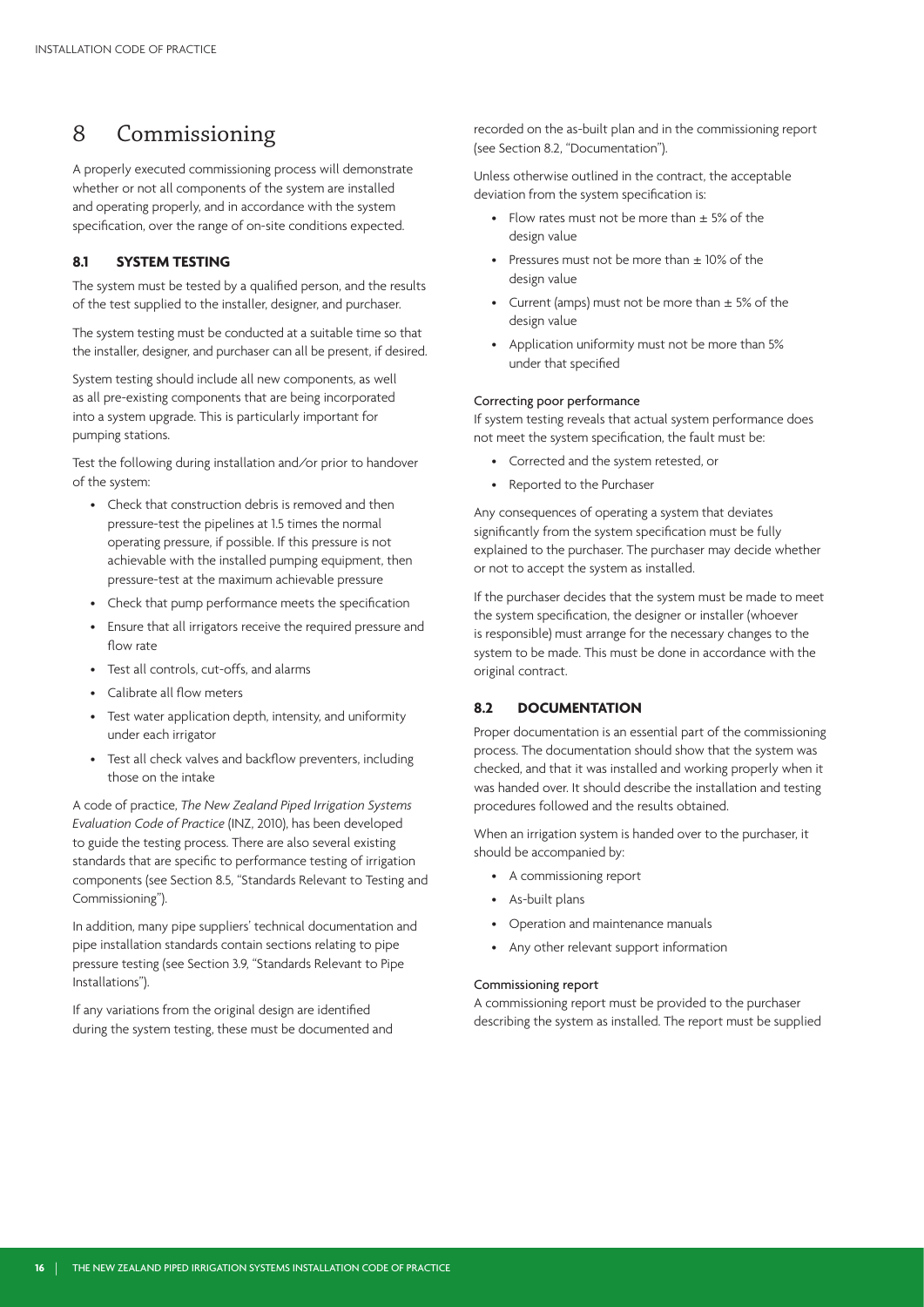within one month of carrying out the testing and commissioning of the system.

The commissioning report will include all of the following:

- The date of commissioning
- A list of all parties involved with the installation and commissioning
- • A list of contact information for:
	- The designer
	- Installers
	- Those who conducted the commissioning (if different)
- • An as-built plan
- • A description of the procedures followed during installation and commissioning (i.e. standards, codes of practice, or manufacturers' methods)
- • A description of the results of performance testing. At a minimum this will include:
	- Results of pipe pressure testing
	- Measured pressures and flow rates at key points in the system under normal operation:
- Flow rate at the pumping station(s)
- • Pump pressure (total operating head)
- • Pressure at the inlet(s) to the irrigator(s)
	- Water application depth (may be a range)
	- Water application rate (may be a range)
	- Water application uniformity
	- Electrical readings (voltage, amps, etc.) under load
- • Copies of any compliance certificates, including:
	- Flow meter calibration
	- Electrical compliance
- • Copies of any photographs taken during the installation. This is particularly important for items buried below ground

#### As-built plans

A final clear and concise readable plan, drawn to scale, with all key items located on the plan must be provided. Ensure that the plan provides accurate locations (minimum accuracy ± 5 metres, however ±0.5metres is desirable where possible), dimensions, and sizes of all key components in the system. This is particularly important for items buried underground.

Also provide a detailed plan of the pumping station and headworks, including below ground components.

Provide the as-built plans within one month of commissioning, or within one month of making changes to the system.

#### Operation manual

The installer must provide a system operation manual, specifying:

- The correct way to operate all equipment and installations
- How the system should work and its optimal operating range
- How to monitor the system's operation
- Any passwords for electronic equipment
- Protocols for operating the system safely
- **Emergency procedures**
- • Contact information for relevant suppliers

#### Maintenance manual

The installer must also provide a system maintenance manual, including:

- • A service manual and parts list
- • A schedule of maintenance that specifies the frequency of inspection and service for all key elements of the system
- • A list of monitoring points and methods, and values to be achieved
- Contact information for relevant suppliers

### **8.3 TRAINING**

Training must be made available for the purchaser and system operator that covers all of the main items in the operation and maintenance manuals.

### **8.4 FINAL SIGN-OFF, FINAL PAYMENTS, AND COMMENCEMENT OF WARRANTY**

Final sign-off of the irrigation system should not occur until the system testing has been completed and all of the required documentation and training has been provided to the Purchaser. This may include a certificate of completion.

The terms of the final payment should be outlined in the original installation contract. However, it is considered reasonable for a retention (typically ≤ 5%) of the project cost to be withheld until the final sign-off has been completed.

The warranty period should commence once the system testing has been completed, and the system has been shown to be performing according to the specification (see Section 8.1).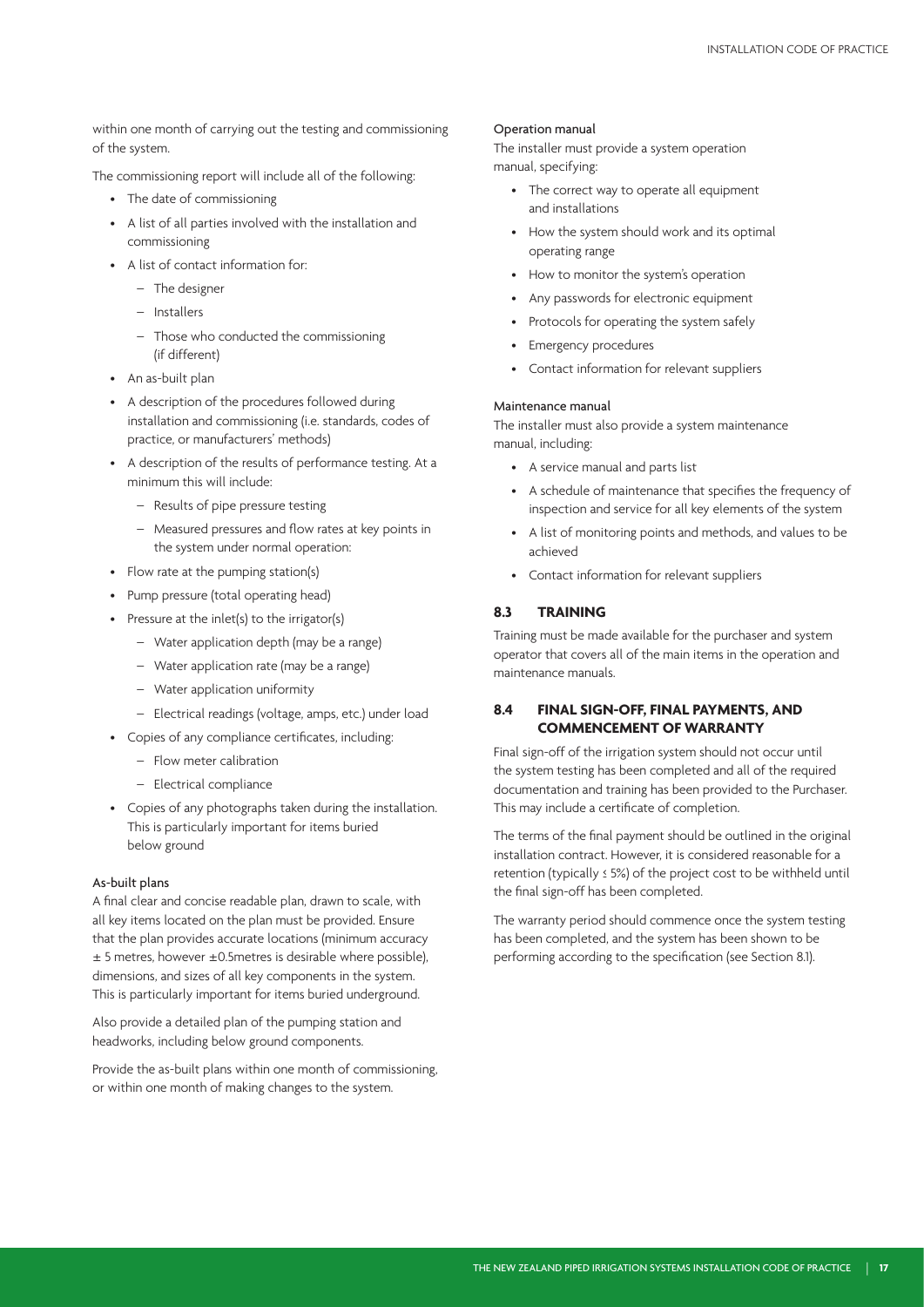### **8.5 STANDARDS RELEVANT TO TESTING AND COMMISSIONING**

Refer to Irrigation New Zealand's *The New Zealand Piped Irrigation Systems Evaluation Code of Practice* (INZ, 2010) for guidance on performance testing.

The existing standards listed in Table 9 may also be referenced for further guidance. These are provided for the convenience of users of this document. The Code makes no comment on their relevance or how they are used.

### Table 9: Standards relating to the testing and commissioning of irrigation systems

| Standard        | Description                                                                                                                                                             |
|-----------------|-------------------------------------------------------------------------------------------------------------------------------------------------------------------------|
| AS 2417         | Rotodynamic pumps - Hydraulic performance<br>acceptance tests                                                                                                           |
| AS 2845.3       | Water supply - Backflow prevention devises -<br>Field testing and maintenance                                                                                           |
| AS 4041         | Pressure piping                                                                                                                                                         |
| AS/NZS 1462     | Methods of test for unplasticised PVC (uPVC) pipes<br>and fittings                                                                                                      |
| AS/NZS 2566.2   | Buried flexible pipeline - Installation                                                                                                                                 |
| AS/NZS 5902.5   | Building and civil engineering drawing practices<br>- Recommendations for drawings associated<br>with engineering services operating manuals and<br>maintenance manuals |
| <b>ISO 9644</b> | Agricultural irrigation equipment - Pressure losses<br>in irrigation valves - test methods                                                                              |
| N7S4404         | Land development and subdivision infrastructure                                                                                                                         |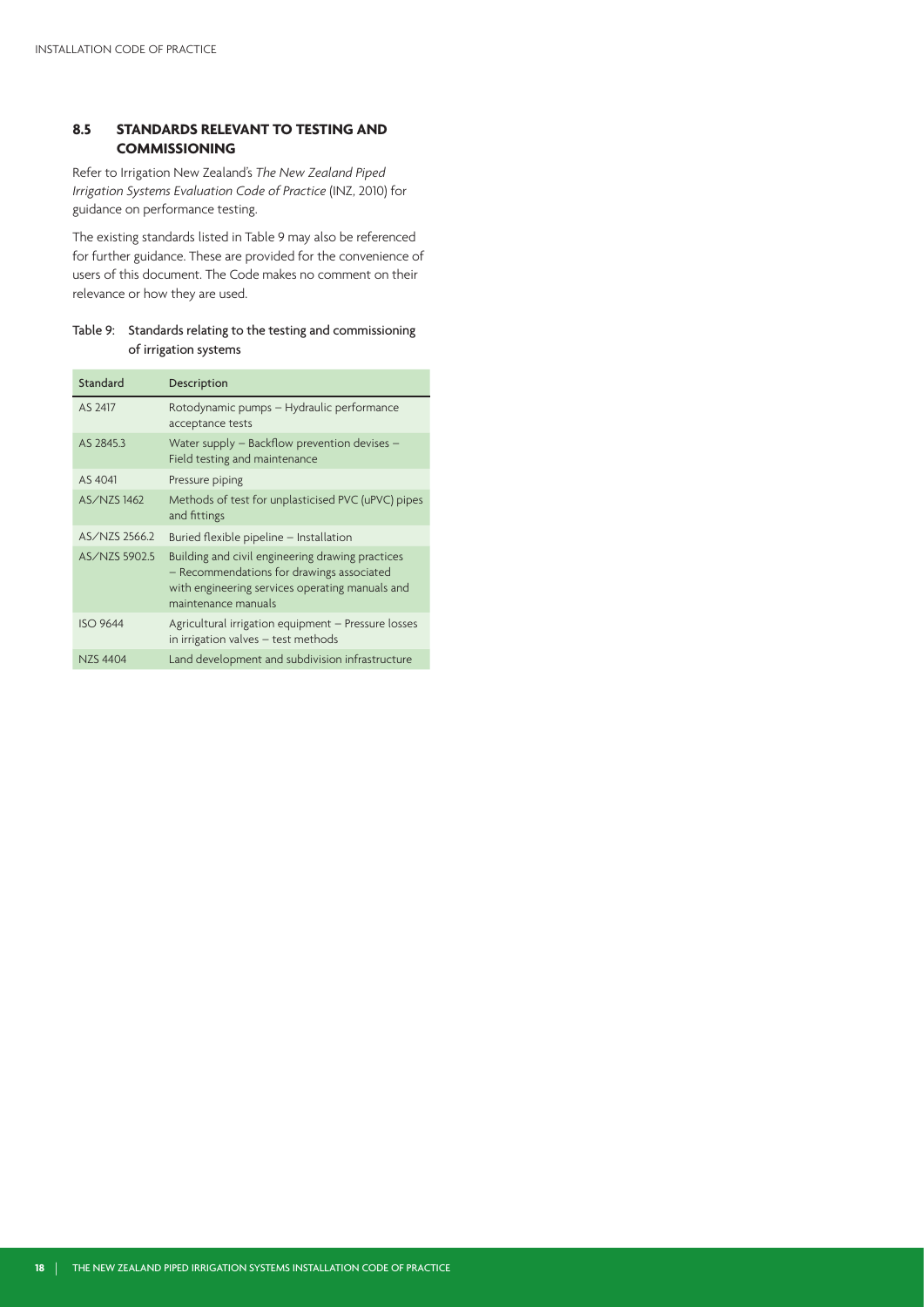### References

- IAA (2000): *Australian Code of Practice for On-Farm Irrigation*. Developed jointly by Irrigation Association of Australia, Murray Darling Baisn Commission, and New South Wales Agriculture.
- INZ (2010): *The New Zealand Piped Irrigation Systems Evaluation Code of Practice.* Irrigation New Zealand.
- INZ (2012): *The New Zealand Piped Irrigation Systems Design Code of Practice.* Irrigation New Zealand.
- INZ (2011): *Guidelines for the Measurement and Reporting of Water Takes*. Irrigation New Zealand.
- INZ (2012): *Backflow Prevention Guidelines.*  Irrigation New Zealand.
- International Organization for Standardization (ISO) website: www.iso.org (last accessed on 16 June 2010)
- New Zealand *Electricity (Safety) Regulations* 2010. The New Zealand Government, March 2010.
- New Zealand Ministry of Economic Development. Energy Safety website: www.energysafety.govt.nz (last accessed on 16 June 2010)
- OSH (1995): *Approved Code of Practice for Safety in Excavation and Shafts for Foundations*. Occupational Safety and Health Service, New Zealand Department of Labour. Wellington, New Zealand.
- PPI (2001): *Material Handling Guide*. Plastic Pipe Institute. Washington DC, USA.
- Standards Australia website: www.standards.org.au (last accessed on 16 June 2010).
- Standards New Zealand website: www.standards.co.nz (last accessed 1 December 2011).

### Definitions

For the purposes of this document, the following definitions shall apply:

Application depth: The rainfall equivalent depth of water applied to the soil surface during a single irrigation event. It is the depth of water that would be caught in a rain gauge, not the depth of soil that is wetted.

Application efficiency: The percentage of supplied water that is retained in the root zone after an application event.

Application rate: The commonly used term for the more correct term application intensity (i.e. heavy thunderstorm vs light drizzle).

Note: It does *not* mean applied depth per event (see Application depth) or applied depth per day (see System capacity).

Application uniformity: The spatial variability of application. This can be defined in a variety of ways. Common examples are:

- • Distribution Uniformity (DU)
- • Coefficient of Uniformity (CU)
- • Coefficient of Variation (CV)

Back flow preventer: Device designed to prevent water from flowing in reverse through the system. Commonly used to prevent added nutrients, chemicals or effluent from mixing with clean water sources.

Capital cost: The overall system purchase and installation cost (\$). Expressed as a cost per unit area (\$/ha) as a total or annualised cost.

Design specification: A document that defines site-specific performance targets that a proposed irrigation system must be able to achieve. A designer prepares the final design to meet these requirements. A design specification includes such factors as:

- System capacity
- • Application depth range
- • Maximum application intensity
- • Minimum distribution uniformity
- Return interval

Pumping rate: The mean flow of water per unit time (e.g.  $l/s$  or m3 /hr) used in the design of the system.

Surface ponding: Water that does not immediately infiltrate into the soil, and collects on the low points of the soil surface.

System specification: A document that describes what the final system will comprise of, and what it will be capable of achieving. A system specification:

- • Lists components of the system (e.g. pipes and pumps)
- Shows their locations
- • Describes their key specifications (e.g. pipe diameter, pump delivery pressure)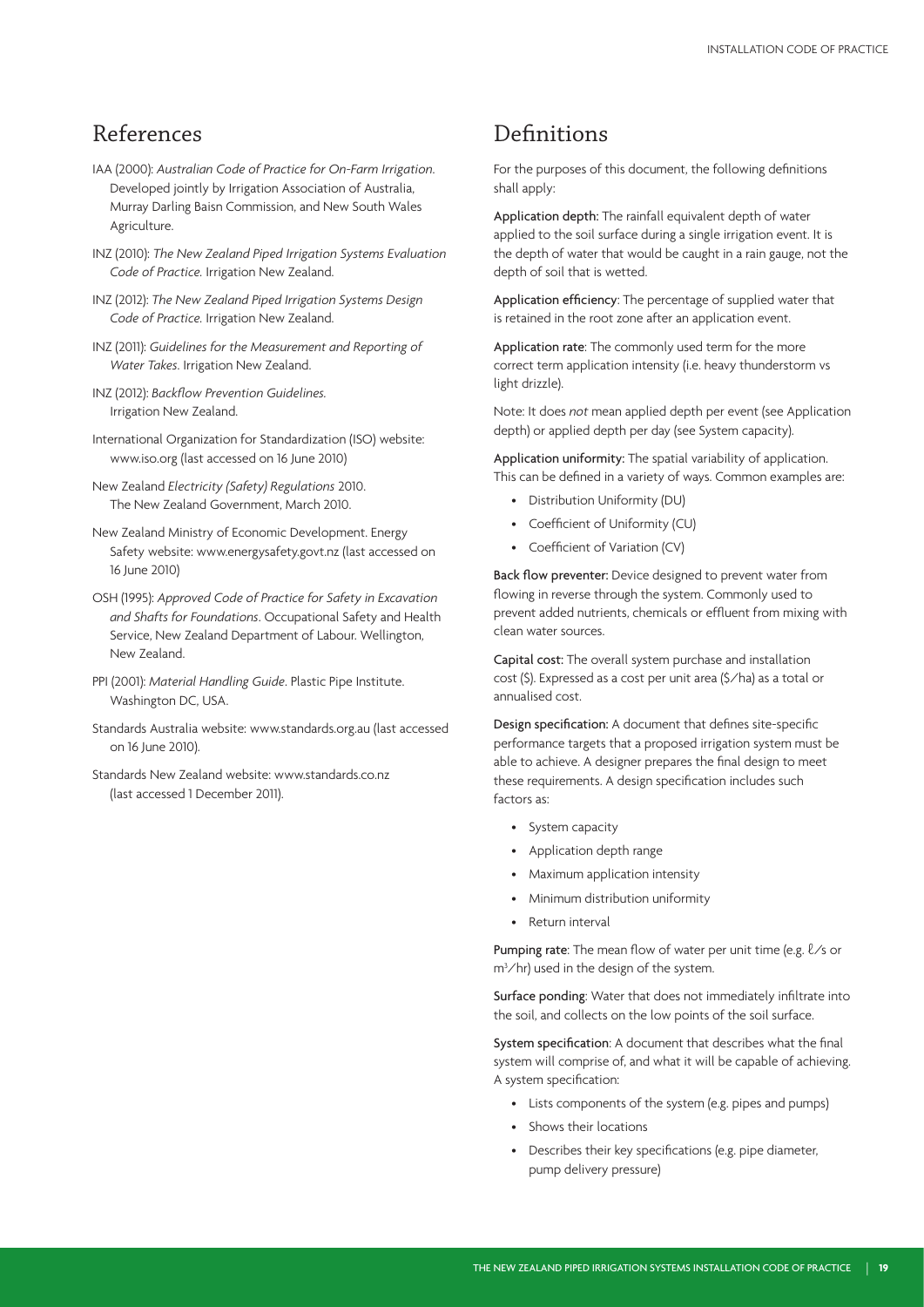## Appendix: Summary of relevant standards

Always reference manufactures' instructions when installing irrigation components. If additional information is required, there are many existing standards that may also be referenced.

Table 1A summarises all of the existing standards referenced in the main text of the *Installation Code of Practice for Spray Irrigation Systems*. The majority of these standards are New Zealand standards (designated by "NZS") and/or Australian standards (designated by "AS"). Where there were few relevant AS/NZS standards on a particular topic, International Standards (designated by "ISO") are also listed.

These are provided for the convenience of users of this document. The Code makes no comment on their relevance or how they are used.

| Standard        | Decription                                                                                                                                  |  |
|-----------------|---------------------------------------------------------------------------------------------------------------------------------------------|--|
| Contracting     |                                                                                                                                             |  |
| <b>NZS 3910</b> | Conditions of contract for building and civil engineering construction                                                                      |  |
| <b>NZS 3915</b> | Conditions of contract for building and civil engineering construction (where no person is appointed to act as<br>Engineer to the contract) |  |
|                 | Pipelines and Fittings (installation)                                                                                                       |  |
| AS 1726         | Geotechnical Investigations                                                                                                                 |  |
| AS 4041         | Pressure piping                                                                                                                             |  |
| AS/NZS 2032     | Installation of PVC pipe systems                                                                                                            |  |
| AS/NZS 2033     | Installation of polyethylene pipe systems                                                                                                   |  |
| AS/NZS 2566.2   | Buried flexible pipelines - Installation                                                                                                    |  |
| AS/NZS 3500     | Plumbing and Drainage Code                                                                                                                  |  |
| AS/NZS 3690     | Installation of ABS pipe systems                                                                                                            |  |
| AS/NZS 3725     | Design for installation of buried concrete pipes                                                                                            |  |
| <b>NZS 3124</b> | Specification for concrete construction for minor works                                                                                     |  |
| NZS 4404        | Land development and subdivision infrastructure                                                                                             |  |
| <b>NZS 7643</b> | Code of practice for the installation of unplasticised PVC pipe systems                                                                     |  |
|                 | Pipelines and Fittings (materials)                                                                                                          |  |
| AS 2698.2       | Plastic pipes and fittings for irrigation and rural applications - polyethylene rural pipe                                                  |  |
| AS 3571.1       | Glass filament reinforced thermoplastics (GRP) systems - Pressure and non-pressure drainage and sewerage                                    |  |
| AS 3975         | Aluminium Alloys - irrigation tube                                                                                                          |  |
| AS 4087         | Metallic flanges for waterworks purposes                                                                                                    |  |
| AS/NZS 1477     | PVC pipes and fittings for pressure applications                                                                                            |  |
| AS/NZS 2280     | Ductile Iron pressure pipes and fittings                                                                                                    |  |
| AS/NZS 3518     | Acrylonitrile butadiene styrene (ABS) pipes and fittings for pressure applications                                                          |  |
| AS/NZS 3879     | Solvent cements and priming fluids for use with uPVC pipes and fittings                                                                     |  |
| AS/NZS 4058     | Precast concrete pipes (pressure and non-pressure)                                                                                          |  |
| AS/NZS 4129     | Fittings for PE pipes for pressure applications                                                                                             |  |
| AS/NZS 4130     | PE pipes for pressure applications                                                                                                          |  |
| AS/NZS 4331     | Metallic flanges                                                                                                                            |  |
| AS/NZS 4441     | Oriented PVC (PVC-O) pipes for pressure applications                                                                                        |  |
| AS/NZS 4442     | Welded steel pipes and fittings for water, sewage and medium pressure gas                                                                   |  |
| AS/NZS 4765     | Modified PVC (PVC-M) pipes for pressure applications                                                                                        |  |
| AS/NZS 4793     | Plastic or metallic tapping bands for waterworks purposes                                                                                   |  |
| AS/NZS 4998     | Bolted unrestrained mechanical couplings for waterworks purposes                                                                            |  |

Table 1a: Summary of standards related to spray irrigation installations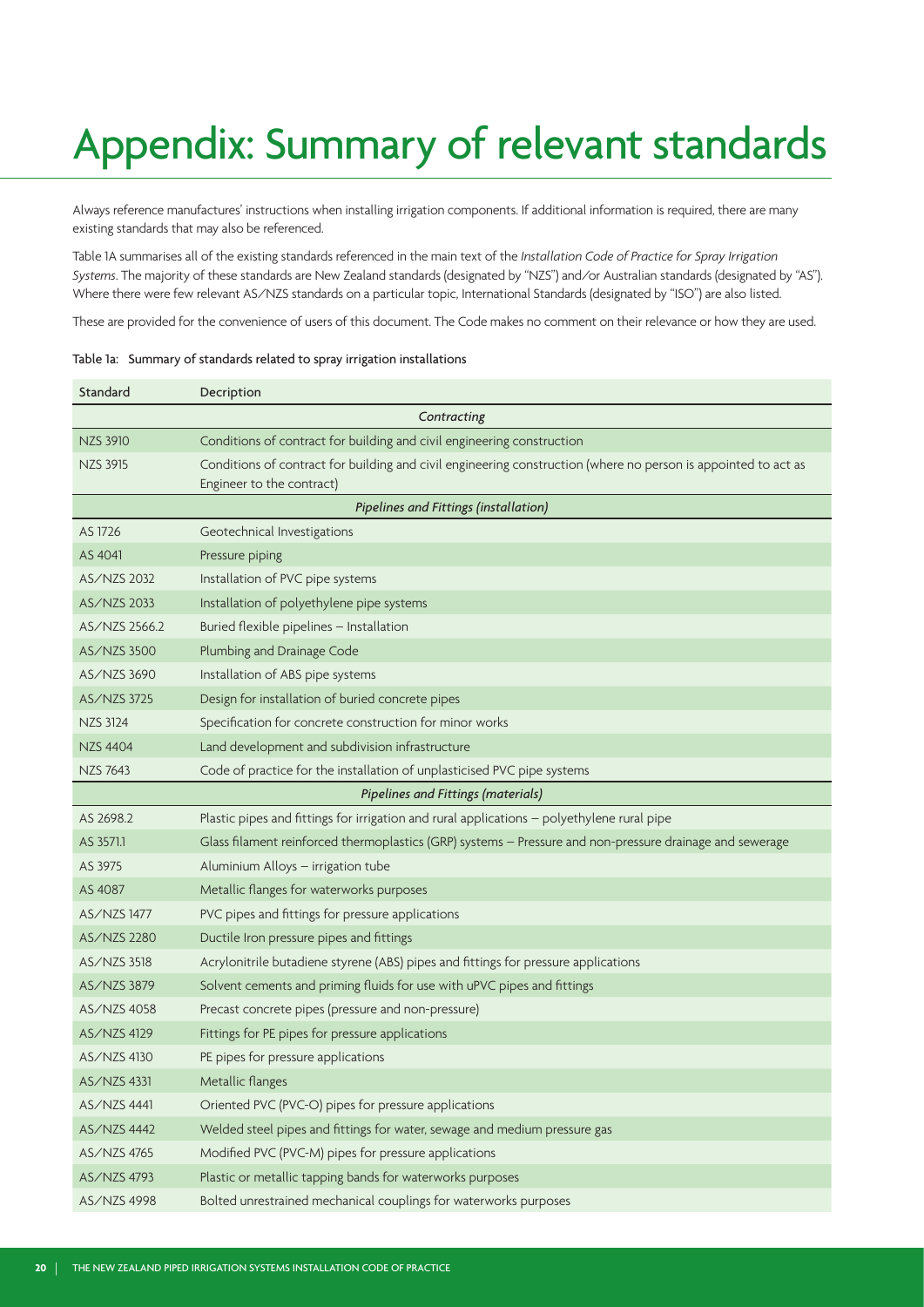| Standard                    | Decription                                                                                                                                     |  |
|-----------------------------|------------------------------------------------------------------------------------------------------------------------------------------------|--|
| NZS/BS 1387                 | Specification for screwed and socketed steel tubes and for plain end steel tubes suitable for welding or for<br>screwing to BS 21 pipe threads |  |
| NZS/BS 3601                 | Specification for carbon steel pipes and tubes with specified room temperature properties for pressure purposes                                |  |
|                             | <b>Pumping Stations</b>                                                                                                                        |  |
| AS 1396                     | Steel water bore casing                                                                                                                        |  |
| AS 1628                     | Water supply - Metallic gate, globe and non-return valves                                                                                      |  |
| AS 1726                     | Geotechnical Investigations                                                                                                                    |  |
| AS 1910                     | Water supply - Float control valves for use in hot and cold water                                                                              |  |
| AS 2368                     | Test pumping of water wells                                                                                                                    |  |
| AS 2528                     | Bolts, studbolts and nuts for flanges and other high and low temperature applications                                                          |  |
| AS 2638                     | Gate valves for waterworks purposes                                                                                                            |  |
| AS 4794                     | Non-return valves - Swing check and tilting disc                                                                                               |  |
| AS 4795                     | Butterfly valves for waterworks purposes                                                                                                       |  |
| <b>NZS 4411</b>             | Environmental standard for drilling of soil and rock                                                                                           |  |
| <b>ISO 15081</b>            | Agricultural irrigation equipment - Graphical symbols for pressurised irrigation systems                                                       |  |
| <b>ISO 21413</b>            | Manual methods for the measurement of a groundwater level in a well                                                                            |  |
|                             | <b>Electrical Installations</b>                                                                                                                |  |
| AS 4777.1                   | Grid connection of energy systems via inverters - installation requirements                                                                    |  |
| AS/NZS 2053                 | Conduits and fittings for electrical installations                                                                                             |  |
| AS/NZS 3000                 | Electrical installations (known as the Australia/New Zealand Wiring Rules)                                                                     |  |
| AS/NZS 3010                 | Electrical installations - generating sets                                                                                                     |  |
| AS/NZS 3112                 | Approval and test specification - Plugs and socket-outlets                                                                                     |  |
| AS/NZS 3820                 | Essential safety requirements for electrical equipment                                                                                         |  |
| AS/NZS 5033                 | Installation of photovoltaic (PV) arrays                                                                                                       |  |
| NZECP <sub>34</sub>         | New Zealand electrical code of practice for electrical safe distances                                                                          |  |
| NZECP <sub>35</sub>         | New Zealand electrical code of practice for power systems earthing                                                                             |  |
| NZECP <sub>36</sub>         | New Zealand electrical code of practice for harmonic levels                                                                                    |  |
| NZECP 46                    | New Zealand electrical code of practice for high voltage live line work                                                                        |  |
| <b>ISO 12734</b>            | Agricultural irrigation - Wiring and equipment for electrically driven or controlled irrigation machines                                       |  |
|                             | <b>Irrigators</b>                                                                                                                              |  |
| AS 2528                     | Bolts, studbolts and nuts for flanges and other high and low temperature applications                                                          |  |
| AS 3975                     | Aluminium Alloys - irrigation tube                                                                                                             |  |
| <b>ISO 8026</b>             | Agricultural irrigation equipment - Sprayers - General requirements and test methods                                                           |  |
| <b>ISO 9261</b>             | Agricultural irrigation equipment - emitters and emitting pipe - General requirements and test methods                                         |  |
| <b>ISO 12734</b>            | Agricultural irrigation - Wiring and equipment for electrically driven or controlled irrigation machines                                       |  |
| <b>ISO 15081</b>            | Agricultural irrigation equipment - Graphical symbols for pressurised irrigation systems                                                       |  |
| <b>ISO 15886</b>            | Agricultural irrigation equipment - Sprinklers                                                                                                 |  |
| <b>Accessory Components</b> |                                                                                                                                                |  |
| AS 1349                     | Bourdon tube pressure and vacuum gauges                                                                                                        |  |
| AS 1628                     | Water supply - Metallic gate, globe and non-return valves                                                                                      |  |
| AS 2528                     | Bolts, studbolts and nuts for flanges and other high and low temperature applications                                                          |  |
| AS 2845                     | Water supply - Backflow prevention devises                                                                                                     |  |
| AS 3578                     | Cast iron non-return valves for general purposes                                                                                               |  |
| AS 3579                     | Cast iron wedge gate valves                                                                                                                    |  |
| AS/NZS 2845.1               | Water supply - Backflow prevention devises - Materials, design and performance requirements.                                                   |  |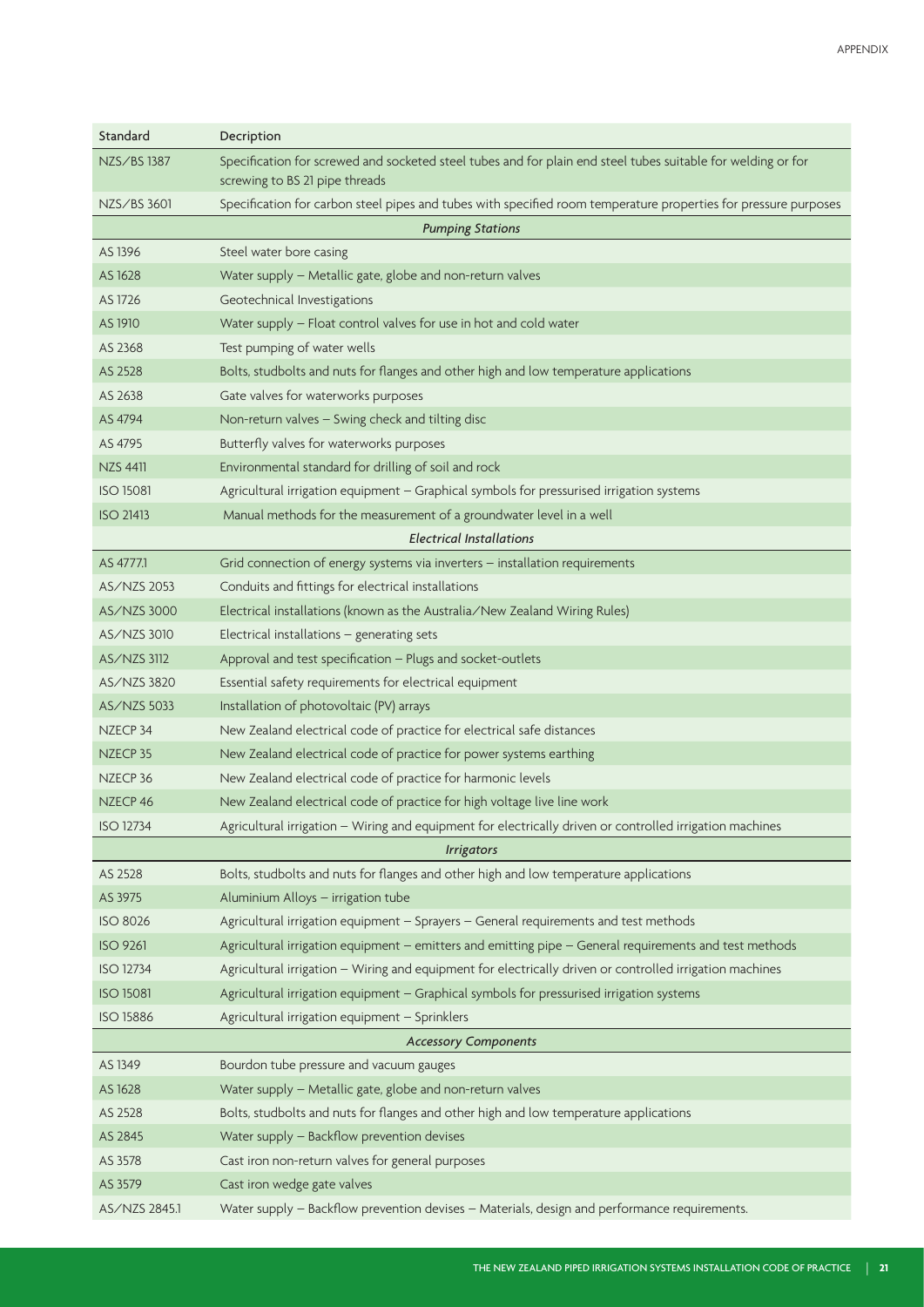| Standard                         | Decription                                                                                                                                                        |  |
|----------------------------------|-------------------------------------------------------------------------------------------------------------------------------------------------------------------|--|
| AS/NZS 3500.1                    | Plumbing and drainage - Water services<br>Section 4 – Connection control and backflow prevention                                                                  |  |
| <b>ISO 3635</b>                  | Irrigation valves                                                                                                                                                 |  |
| <b>ISO 4046</b>                  | Measurement of water flow in closed conduits - Meters for cold potable water                                                                                      |  |
| <b>ISO 9391</b>                  | Thermoplastic valves - Pressure test methods and requirements                                                                                                     |  |
| <b>ISO 9952</b>                  | Check valves                                                                                                                                                      |  |
| <b>ISO 11419</b>                 | Float-type air release valves                                                                                                                                     |  |
| <b>ISO 15081</b>                 | Agricultural irrigation equipment - Graphical symbols for pressurised irrigation systems                                                                          |  |
| <b>Testing and Commissioning</b> |                                                                                                                                                                   |  |
| AS 2417                          | Rotodynamic pumps - Hydraulic performance acceptance tests                                                                                                        |  |
| AS 2845.3                        | Water supply - Backflow prevention devises - Field testing and maintenance                                                                                        |  |
| AS 4041                          | Pressure piping                                                                                                                                                   |  |
| AS/NZS 1462                      | Methods of test for unplasticised PVC (uPVC) pipes and fittings                                                                                                   |  |
| AS/NZS 2566.2                    | Buried flexible pipeline - Installation                                                                                                                           |  |
| AS/NZS 5902.5                    | Building and civil engineering drawing practices – Recommendations for drawings associated with engineering<br>services operating manuals and maintenance manuals |  |
| <b>ISO 9644</b>                  | Agricultural irrigation equipment - Pressure losses in irrigation valves - test methods                                                                           |  |
| <b>NZS 4404</b>                  | Land development and subdivision infrastructure                                                                                                                   |  |

### Other relevant guidance documents

- • *The New Zealand Piped Irrigation Systems Design Standards* (INZ, 2012)
- • *The New Zealand Piped Irrigation Systems Evaluation Code of Practice* (INZ, 2010)
- • *New Zealand Electrical (Safety) Regulations* (2010)
- • *New Zealand Building Code*
- • *Australian Code of Practice for On-Farm Irrigation* (IAA, 2000)
- • *Guidelines for the Measurement and Reporting of Water Takes* (INZ, 2011)
- • *Backflow Prevention Guidelines* (INZ, 2012)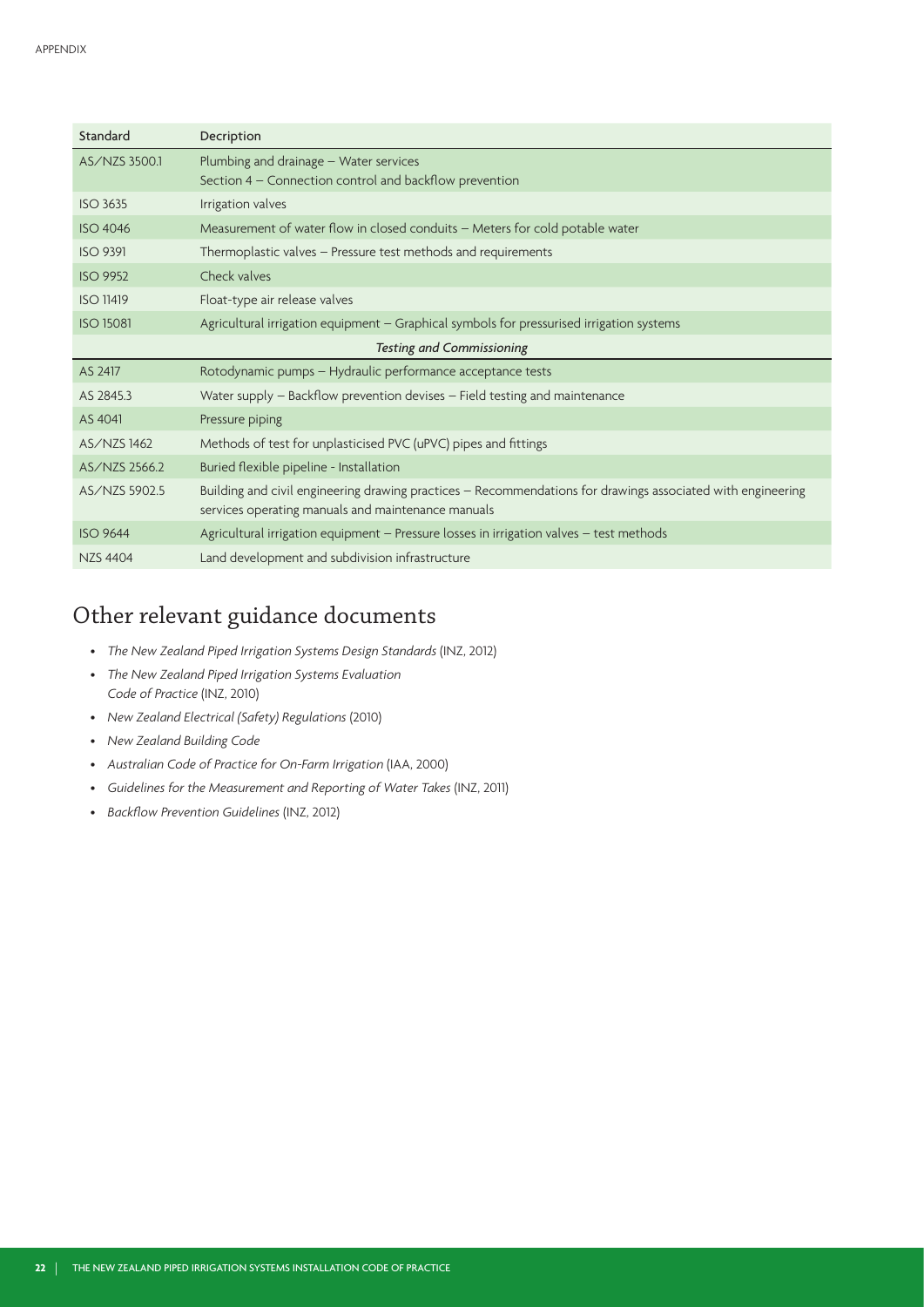| <b>NOTES</b> |  |
|--------------|--|
|              |  |
|              |  |
|              |  |
|              |  |
|              |  |
|              |  |
|              |  |
|              |  |
|              |  |
|              |  |
|              |  |
|              |  |
|              |  |
|              |  |
|              |  |
|              |  |
|              |  |
|              |  |
|              |  |
|              |  |
|              |  |
|              |  |
|              |  |
|              |  |
|              |  |
|              |  |
|              |  |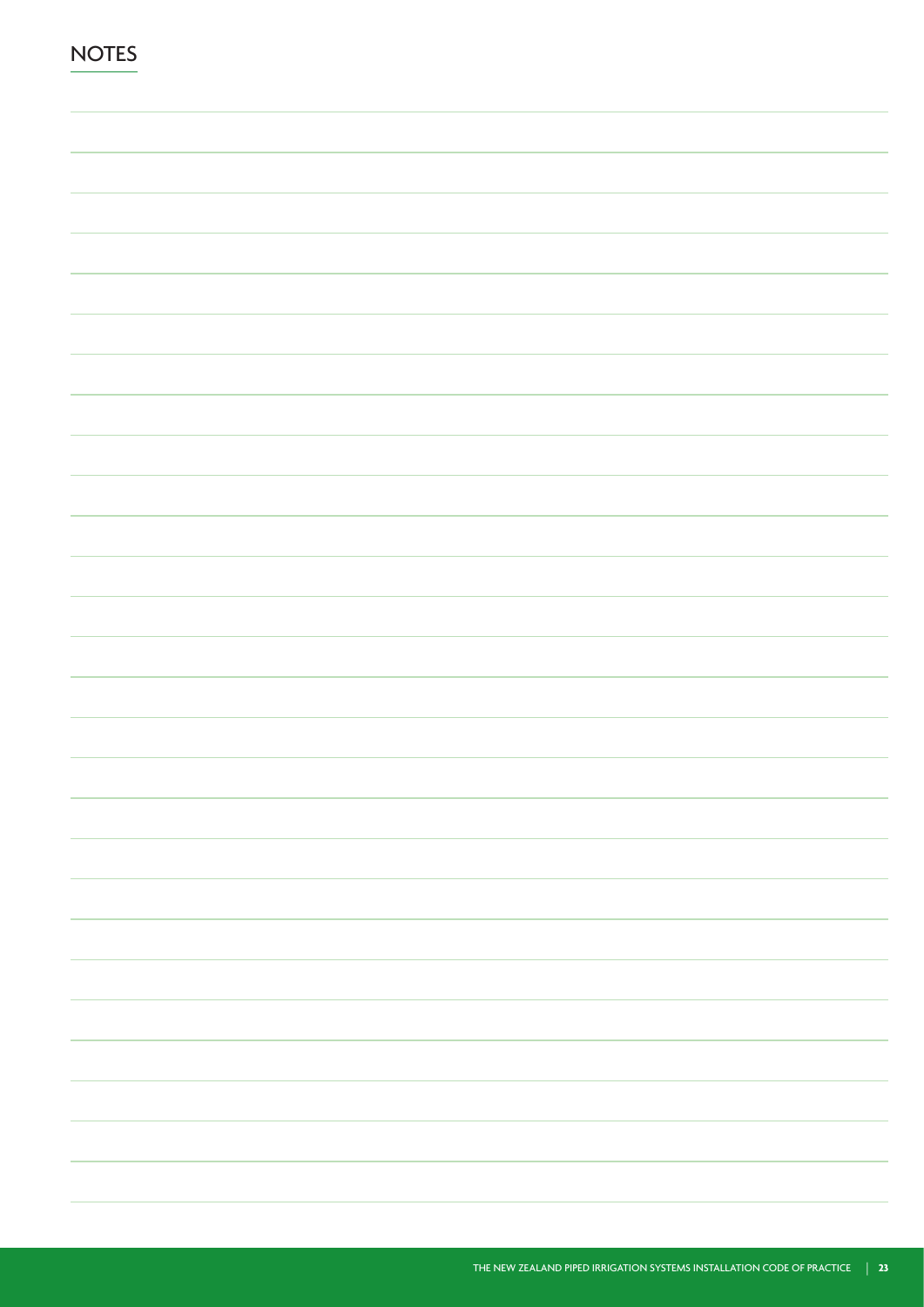### **REFERENCES**

All photos © and courtesy of Dan Bloomer, Paul Reese, Andrew Curtis and Annette Scott.

#### **DISCLAIMER AND COPYRIGHT**

The information provided in this publication is intended as a guide and reference resource only and should not be used, relied upon or treated as a substitute for specific professional advice. While Irrigation New Zealand Limited (including its officers, employees, contractors and agents) (INZ) has taken all due care in the preparation of the information in this publication, INZ cannot guarantee that every statement is factually accurate.

INZ makes no warranties, guaranties or undertakings as to results that may be obtained from information in this publication. You are solely responsible for the actions you take in reliance on the content provided in this publication.

INZ shall not be liable for any errors or omissions in the information or for any loss, injury, damages of any type (including and without limitation direct, indirect, special or consequential damages) or other consequence whatsoever that you or any person might incur as a result of your use of or reliance upon the information which appears in this publication.

The information contained in this publication may change, be added to, deleted or otherwise updated or amended without notice.

Except where expressly stated, the information in this publication is protected by copyright. You may not copy, reproduce, modify or distribute the publication or parts thereof in any way, other than a single copy for private use. Permission must be sought from INZ prior to reproduction of any material contained in this publication.

Any information that is referenced or links that are included in this publication are provided for your assistance and convenience. INZ provides no warranty or endorsement whatsoever and is not liable or responsible for the content or accuracy of any third party websites or publications.

Each page of this publication must be read in conjunction with this disclaimer and any other disclaimer that forms part of it.